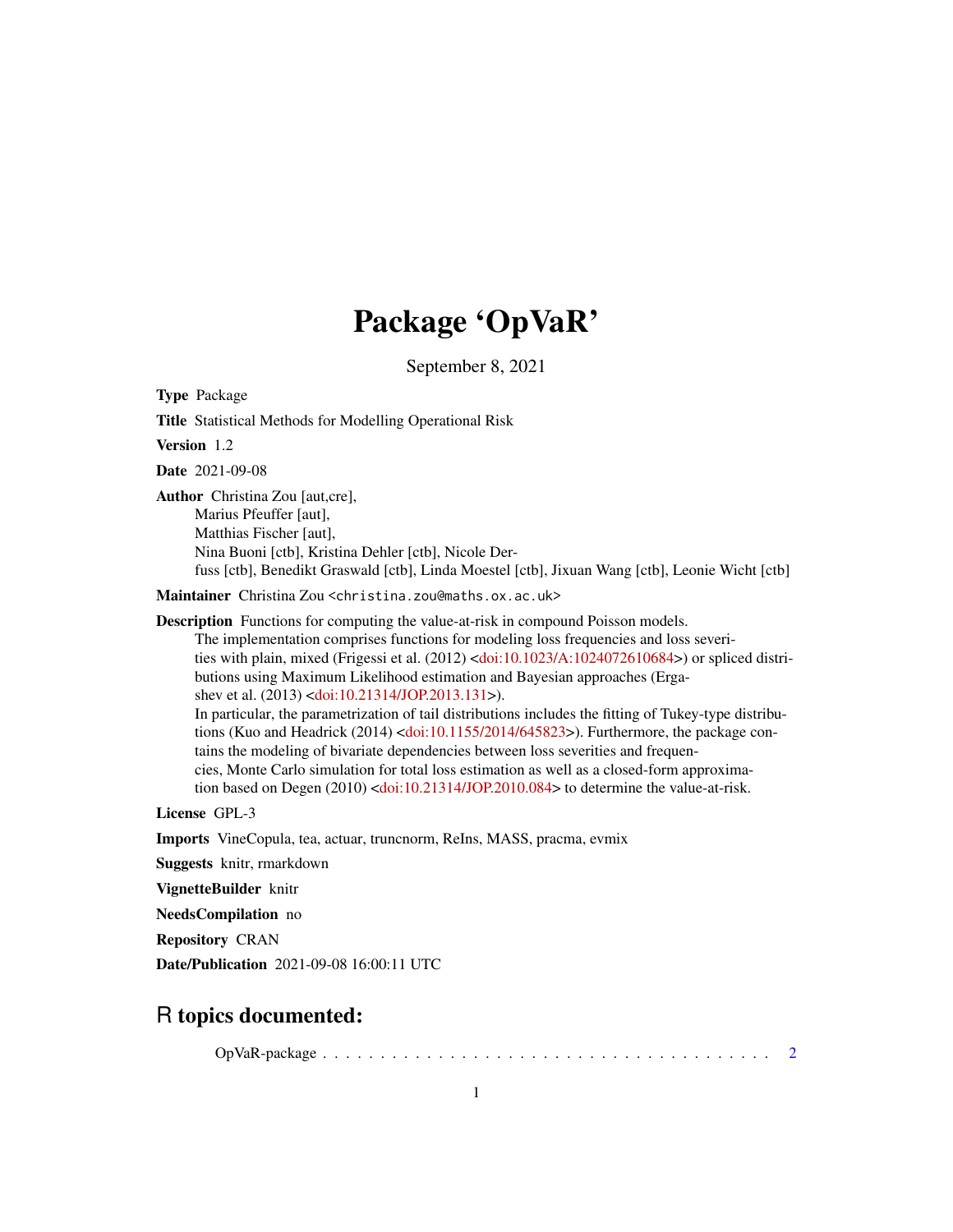<span id="page-1-0"></span>

|       | $\overline{4}$ |
|-------|----------------|
|       | 5              |
|       | 6              |
|       | 7              |
|       | $-8$           |
|       | 9              |
|       |                |
|       |                |
|       |                |
|       |                |
|       |                |
|       |                |
|       |                |
|       |                |
|       |                |
|       |                |
|       |                |
|       |                |
|       |                |
|       |                |
|       |                |
| Index | 29             |
|       |                |

OpVaR-package *Statistical Methods for Modelling Operational Risk*

# Description

Functions for computing the value-at-risk in compound Poisson models. The implementation comprises functions for modeling loss frequencies and loss severities with plain, mixed (Frigessi et al. (2012) <doi:10.1023/A:1024072610684>) or spliced distributions using Maximum Likelihood estimation and Bayesian approaches (Ergashev et al. (2013) <doi:10.21314/JOP.2013.131>). In particular, the parametrization of tail distributions includes the fitting of Tukey-type distributions (Kuo and Headrick (2014) <doi:10.1155/2014/645823>). Furthermore, the package contains the modeling of bivariate dependencies between loss severities and frequencies, Monte Carlo simulation for total loss estimation as well as a closed-form approximation based on Degen (2010) <doi:10.21314/JOP.2010.084> to determine the value-at-risk.

#### Author(s)

Christina Zou [aut,cre], Marius Pfeuffer [aut], Matthias Fischer [aut], Nina Buoni [ctb], Kristina Dehler [ctb], Nicole Derfuss [ctb], Benedikt Graswald [ctb], Linda Moestel [ctb], Jixuan Wang [ctb], Leonie Wicht [ctb]

Maintainer: Christina Zou <christina.zou@maths.ox.ac.uk>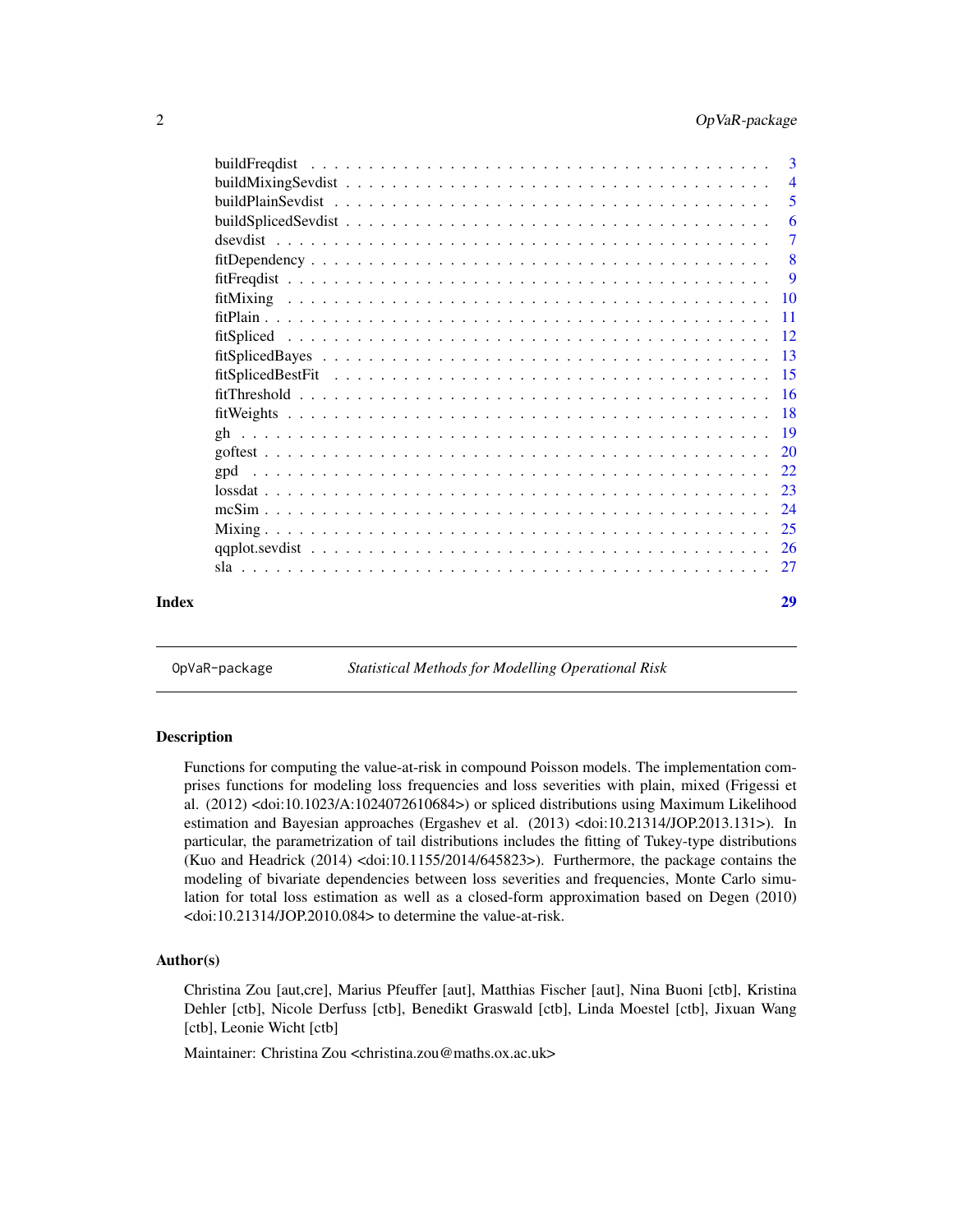# <span id="page-2-0"></span>buildFreqdist 3

#### References

Degen, M. (2010): The calculation of minimum regulatory capital using single-loss approximations. The Journal of Operational Risk, 5(4), 3.

Dehler, K. (2017): Bayesianische Methoden im operationellen Risiko. Master's Thesis, Friedrich-Alexander-University Erlangen-Nuremberg.

Ergashev, B. et al. (2013): A Bayesian Approach to Extreme Value Estimation in Operational Risk Modeling. Journal of Operational Risk 8(4):55-81

Frigessi, A. et al. (2002): A Dynamic Mixture Model for Unsupervised Tail Estimation Without Threshold Selection. Extremes 5(3):219-235

Kuo, T. C. and Headrick, T. C. (2014): Simulating Univariate and Multivariate Tukey g-and-h Distributions Based on the Method of Percentiles. ISRN Probability and Statistics.

Pfaelzner, F. (2017): Einsatz von Tukey-type Verteilungen bei der Quantifizierung von operationellen Risiken. Master's Thesis, Friedrich-Alexander-University Erlangen-Nuremberg.

Reynkens, T. et al. (2017): Modelling Censored Losses Using Splicing: a global fit strategy with mixed Erlang and Extreme Value Distributions. Insurance: Mathematics and Economics 77:67-77

Tukey, J. W. (1960): The Practical Relationship between the Common Transformations of Counts of Amounts. Technical Report 36, Princeton University Statistical Techniques Research Group, Princeton.

<span id="page-2-1"></span>buildFreqdist *Building a freqdist object*

# Description

Building a freqdist object

# Usage

buildFreqdist(freq.distr, freq.param)

#### Arguments

| frea.distr | A string giving the name of the distribution.                              |
|------------|----------------------------------------------------------------------------|
|            | Distributions "pois" and "nbinom" are recognised.                          |
| freg.param | List of numerical values giving the parameters for the given distribution. |

# Details

A freqdist object with type 'plain' is generated, i.e. for a given cell the losses occur with frequency given by distribution 'distr' with parameters given by 'param'.

# Author(s)

Christina Zou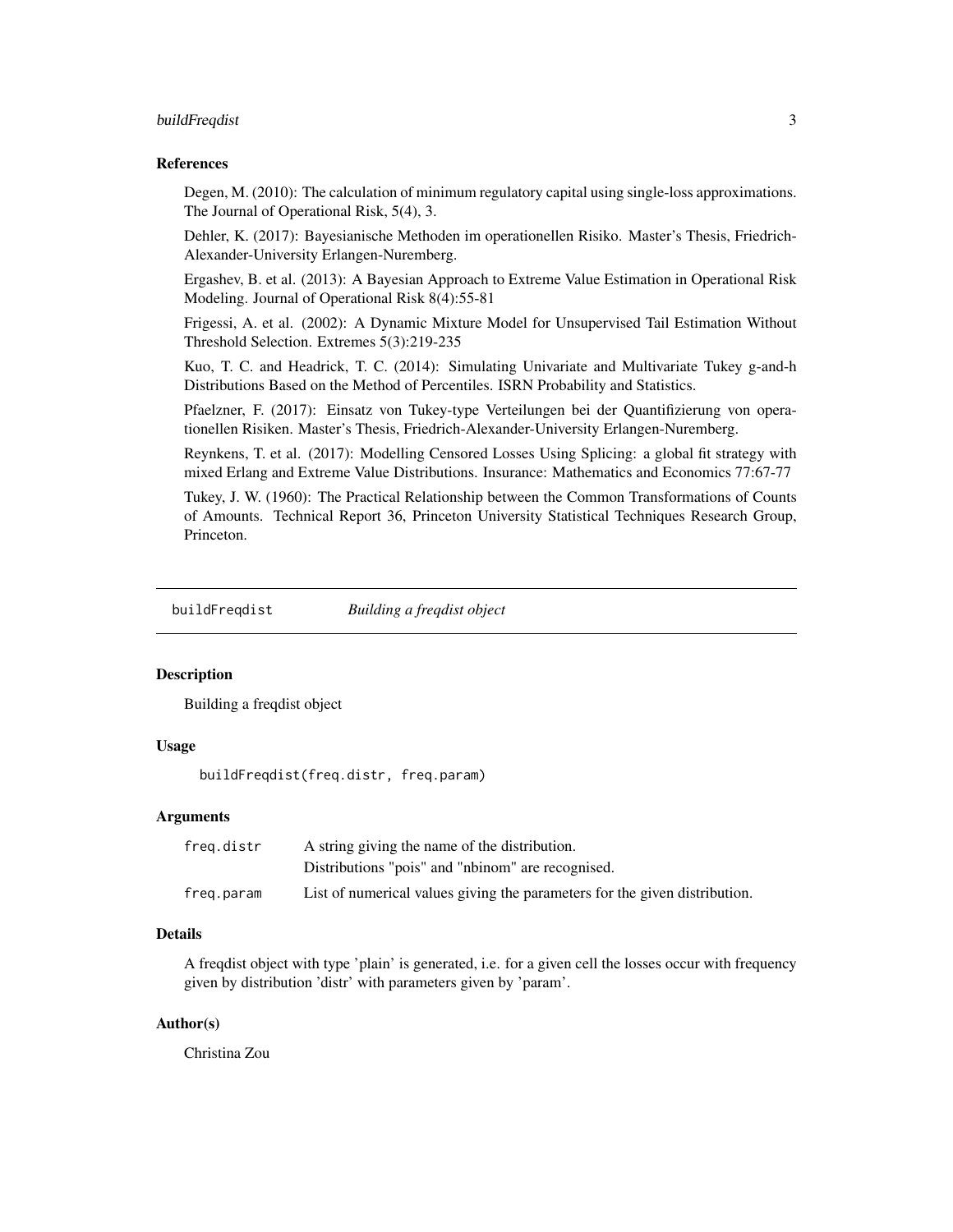# <span id="page-3-0"></span>See Also

The sevdist objects according to different types are built via [buildPlainSevdist](#page-4-1), [buildSplicedSevdist](#page-5-1) and [buildMixingSevdist](#page-3-1). For given data, a freqdist object can be fitted using [fitFreqdist](#page-8-1).

#### Examples

```
# Poisson distributed frequency with lambda = 50
```

```
freqdist1 = buildFreqdist("pois", 50)
```
<span id="page-3-1"></span>buildMixingSevdist *Building a dynamic mixture model as a sevdist object*

#### Description

Building a dynamic mixture model as a sevdist object

#### Usage

buildMixingSevdist(body.distr, body.param, tail.distr, tail.param, mixing.param)

#### Arguments

| body.distr   | A string giving the name of the body distribution.             |
|--------------|----------------------------------------------------------------|
| body.param   | Vector of the parameters for the given body distribution.      |
| tail.distr   | A string giving the name of the tail distribution.             |
| tail.param   | Vector of the parameters for the given tail distribution.      |
|              | Distributions "Igamma", "weibull", "gpd", "gh" are recognised. |
| mixing.param | Vector of the parameters for the given mixing distribution.    |

#### Details

A sevdist object with type 'mixing' is generated, i.e. the distribution of the severity is a dynamic mixture of the distributions 'body.distr' with parameters given by 'body.param' and 'tail.distr' with parameters given by 'tail.param' using the cdf of a mixing distribution 'mixing.distr' with parameters 'mixing.param' according to Frigessi et al. (2002).

The density  $f(x)$  for a dynamic mixture model with body distribution having density g and tail distribution having density h and cumulative distribution function p of the mixing distribution is given below:

$$
f(x) = C * [p(x) * g(x) + (1 - p(x)) * h(x)]
$$

#### Author(s)

Christina Zou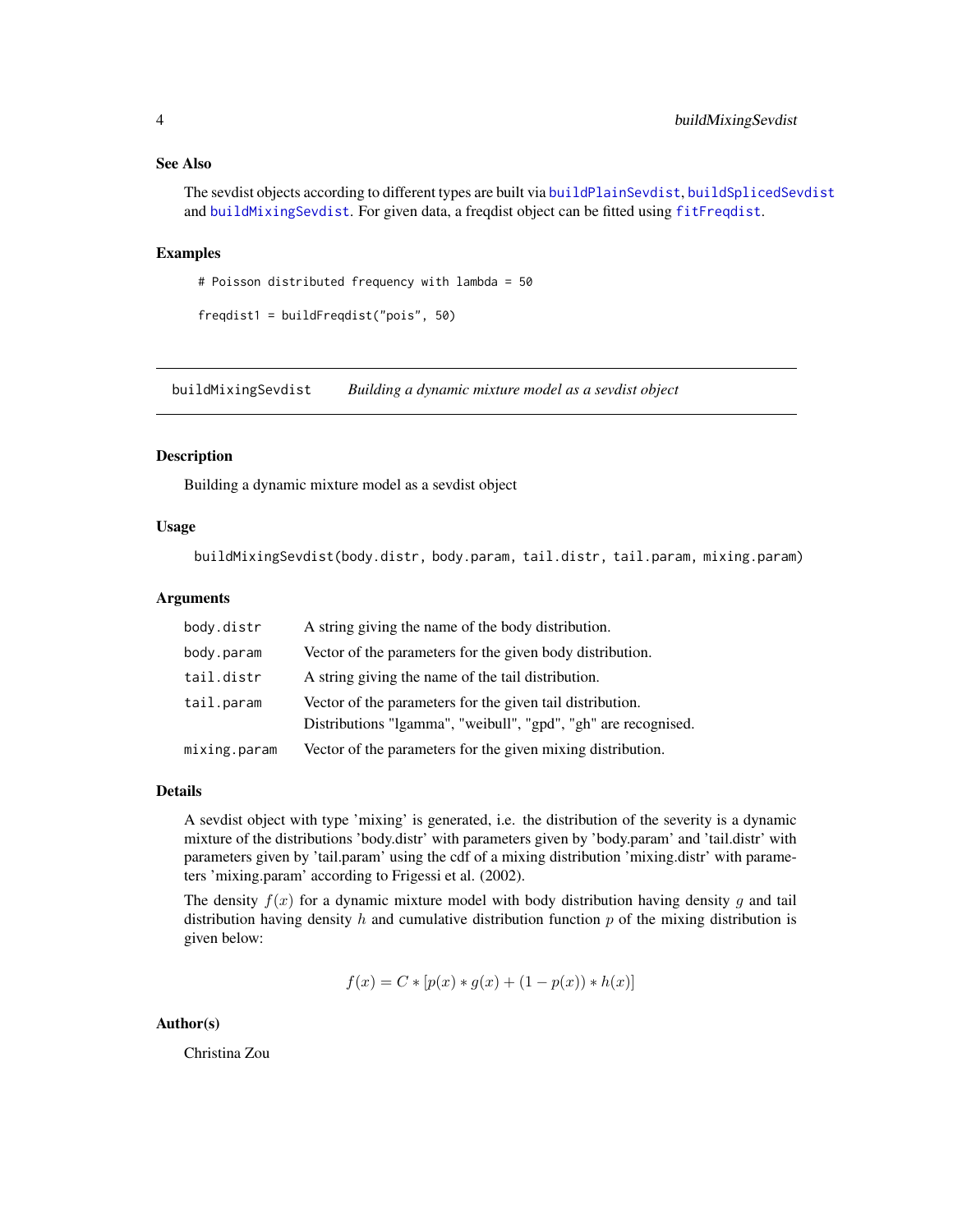# <span id="page-4-0"></span>buildPlainSevdist 5

# References

Frigessi, A., Haug, O., & Rue, H. (2002). A dynamic mixture model for unsupervised tail estimation without threshold selection. Extremes, 5(3), 219-235.

#### Examples

```
# Create mixing sevdist object
sevdist = buildMixingSevdist("weibull", c(2,6), "gpd", c(0,4,-0.5), c(8,.8))
# Plot pdf
plot(sevdist)
```
<span id="page-4-1"></span>buildPlainSevdist *Building a sevdist object with a plain distribution*

# Description

Building a sevdist object with a plain distribution

# Usage

buildPlainSevdist(distr, param)

#### **Arguments**

| distr | A string giving the name of the distribution. |
|-------|-----------------------------------------------|
| param | The parameters for the given distribution     |

# Details

A sevdist object with type 'plain' is generated, i.e. the severity has distribution 'distr' with parameters given by 'param'.

#### Author(s)

Christina Zou

# See Also

Other sevdist objects with type 'spliced' and 'mixing' are built via [buildSplicedSevdist](#page-5-1) and [buildMixingSevdist](#page-3-1).

```
# Log-gamma distributed severity with shape = 2.2 and rate = 1.2
sevdist1 = buildPlainSevdist("lgamma", c(2.2, 1.2))
plot(sevdist1)
```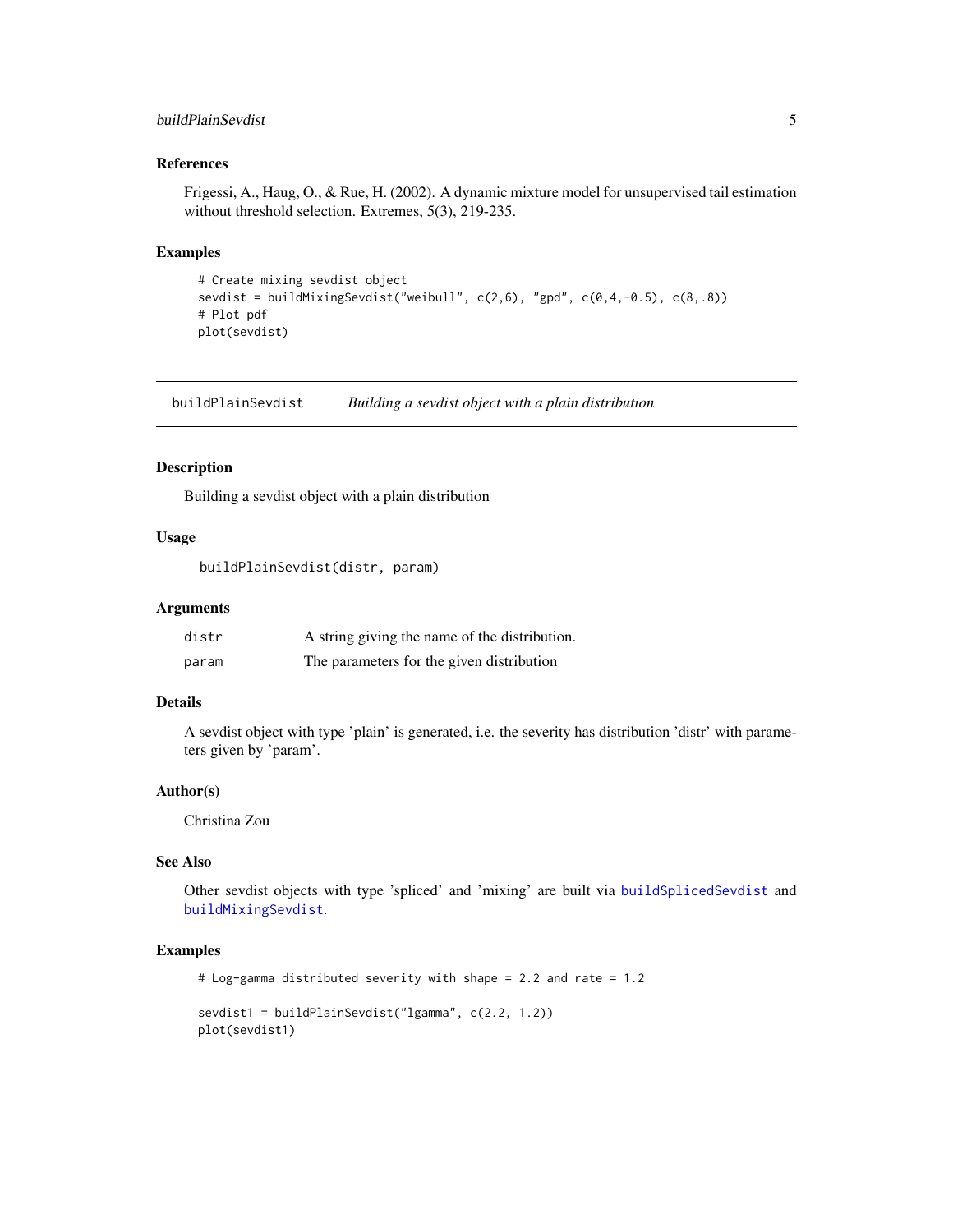<span id="page-5-1"></span><span id="page-5-0"></span>buildSplicedSevdist *Building a sevdist object with a spliced distribution*

# Description

Building a sevdist object with a spliced distribution

#### Usage

buildSplicedSevdist(body.distr, body.param, tail.distr, tail.param, thresh, weight)

#### Arguments

| body.distr | A string giving the name of the body distribution.                                                                                                                                                          |
|------------|-------------------------------------------------------------------------------------------------------------------------------------------------------------------------------------------------------------|
| body.param | Vector of the parameters for the given body distribution.                                                                                                                                                   |
| tail.distr | A string giving the name of the tail distribution.<br>Distributions "Igamma", "weibull", "gpd", "gh" are recognised.                                                                                        |
| tail.param | Vector of the parameters for the given tail distribution.                                                                                                                                                   |
| thresh     | Numeric value giving the threshold of the distribution, the severity follows a<br>truncated 'body.distr' distribution below the threshold and a truncated 'tail.distr'<br>distribution above the threshold. |
| weight     | Numeric value in $[0,1]$ giving the probability that the severity distribution takes<br>values below the threshold.                                                                                         |

# Details

A sevdist object with type 'spliced' is generated, i.e. the severity has distribution 'body.distr' in the body with parameters given by 'body.param' and distribution 'tail.distr' in the tail with parameters given by 'tail.param'.

The density  $f(x)$  for a spliced distribution with threshold  $\tau$ , weights w, body distribution with density g and cumulative distribution function G and tail distribution with density h and cumulative distribution function  $H$  is given as below:

If 
$$
x \le \tau
$$
:  $f(x) = w * g(x)/G(\tau)$   
\nIf  $x > \tau$ :  $f(x) = (1 - w) * h(x)/(1 - H(\tau))$ 

# Author(s)

Christina Zou

# See Also

Other sevdist objects with type 'plain' and 'mixing' are built via [buildPlainSevdist](#page-4-1) and [buildMixingSevdist](#page-3-1).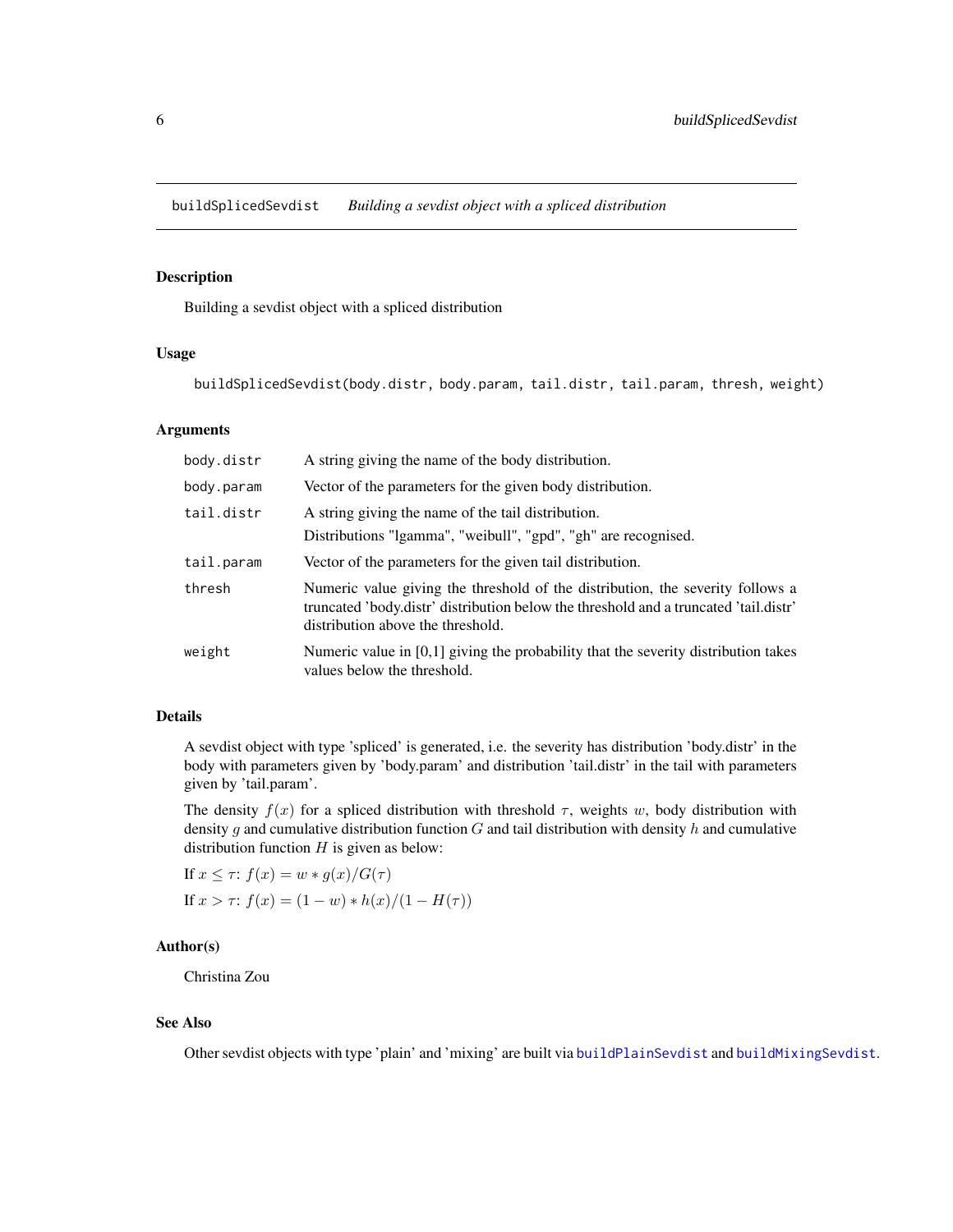#### <span id="page-6-0"></span>dsevdist 7 and 3 and 3 and 3 and 3 and 3 and 3 and 3 and 3 and 3 and 3 and 3 and 3 and 3 and 3 and 3 and 3 and 3 and 3 and 3 and 3 and 3 and 3 and 3 and 3 and 3 and 3 and 3 and 3 and 3 and 3 and 3 and 3 and 3 and 3 and 3 a

# Examples

```
# Spliced distributed severity with gamma distributed body with shape = 1.23, rate = 0.12
# and GPD distributed tail with shape = 716 and scale = 0.1 and threshold = 2000.
# The weight for the body is 0.8.
```
sevdist1 = buildSplicedSevdist("gamma", c(2.5, 0.012), "gpd", c(2000, 716, 0.1), 2000, 0.8) plot(sevdist1)

dsevdist *Evaluating Plain, Spliced or Mixing Severity Distributions*

# Description

Functions for evaluating pdf, cdf, quantile function and random number generation given a loss severity model (sevdist object)

# Usage

dsevdist(x, sevdist)

## Arguments

x

sevdist

# Author(s)

Marius Pfeuffer

```
## The function is currently defined as
function (x, sevdist)
{
    if (sevdist$type == "plain")
        return(sevdist$par[[1]](x))
    if (sevdist$type == "spliced")
        return(dspliced(x, sevdist))
    if (sevdist$type == "mixing")
        return(dmixing(x, sevdist))
 }
```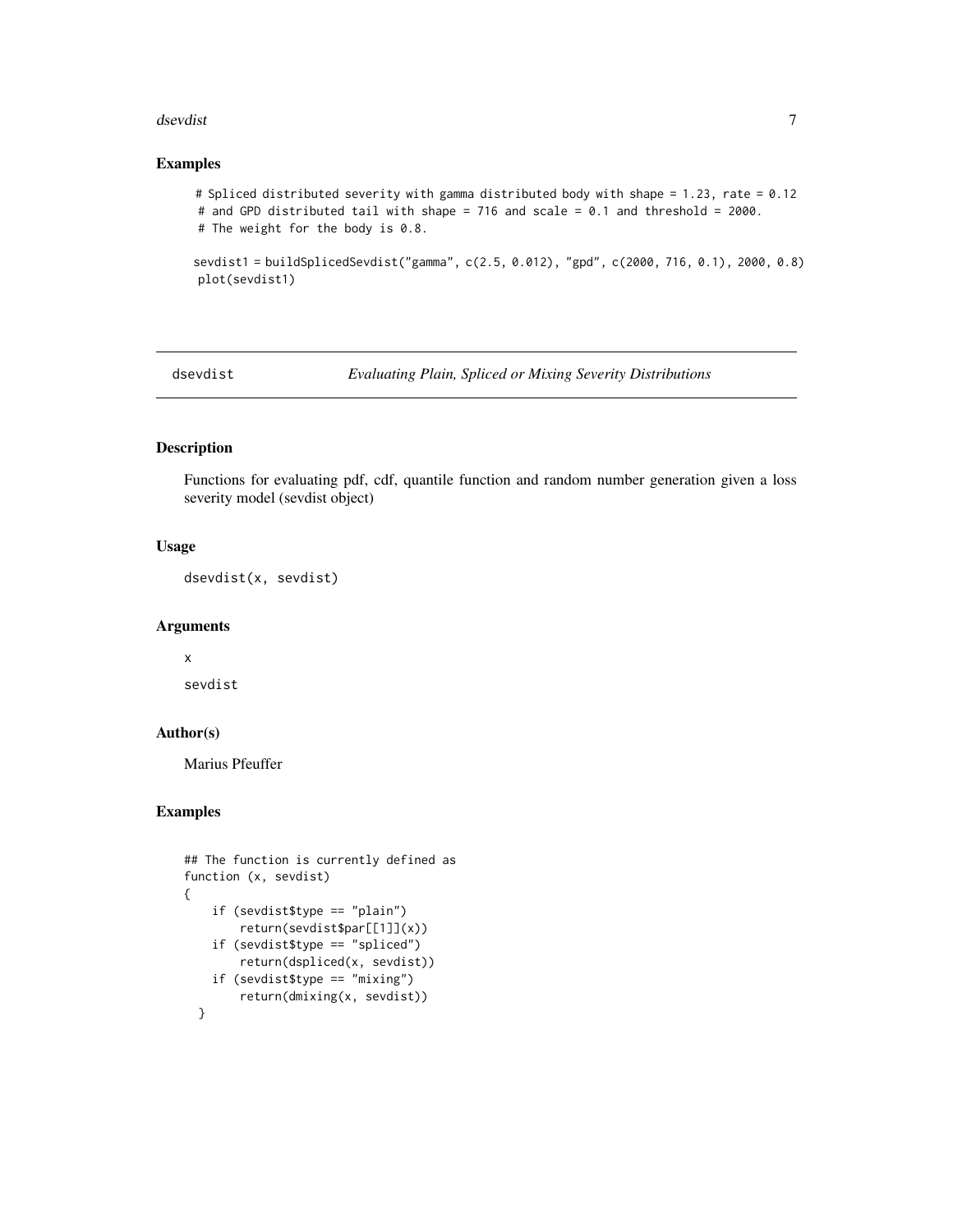<span id="page-7-0"></span>

Function for fitting bivariate dependency between loss frequencies and severities.

# Usage

```
fitDependency(cell, copula_family, method = "mle")
```
# Arguments

| cell          | a lossdat cell                                                                                                                                                  |
|---------------|-----------------------------------------------------------------------------------------------------------------------------------------------------------------|
| copula_family | 0: independence, 1: Gaussian, 2: t, 3: Clayton, 4: Gumbel, 5: Frank, 6: Joe, see<br>Vine Copula Package ?BiCop encoding                                         |
| method        | as in fitCopula of the copula package. The method "itau" should not be used as<br>dependencies between a continuous and a discrete random variable are modeled. |

# Value

A BiCop object

# Author(s)

Marius Pfeuffer

# References

Schepsmeier et al.: VineCopula package, CRAN

```
### Fit Joe Copula
data(lossdat)
fitDependency(lossdat[[1]],6)
```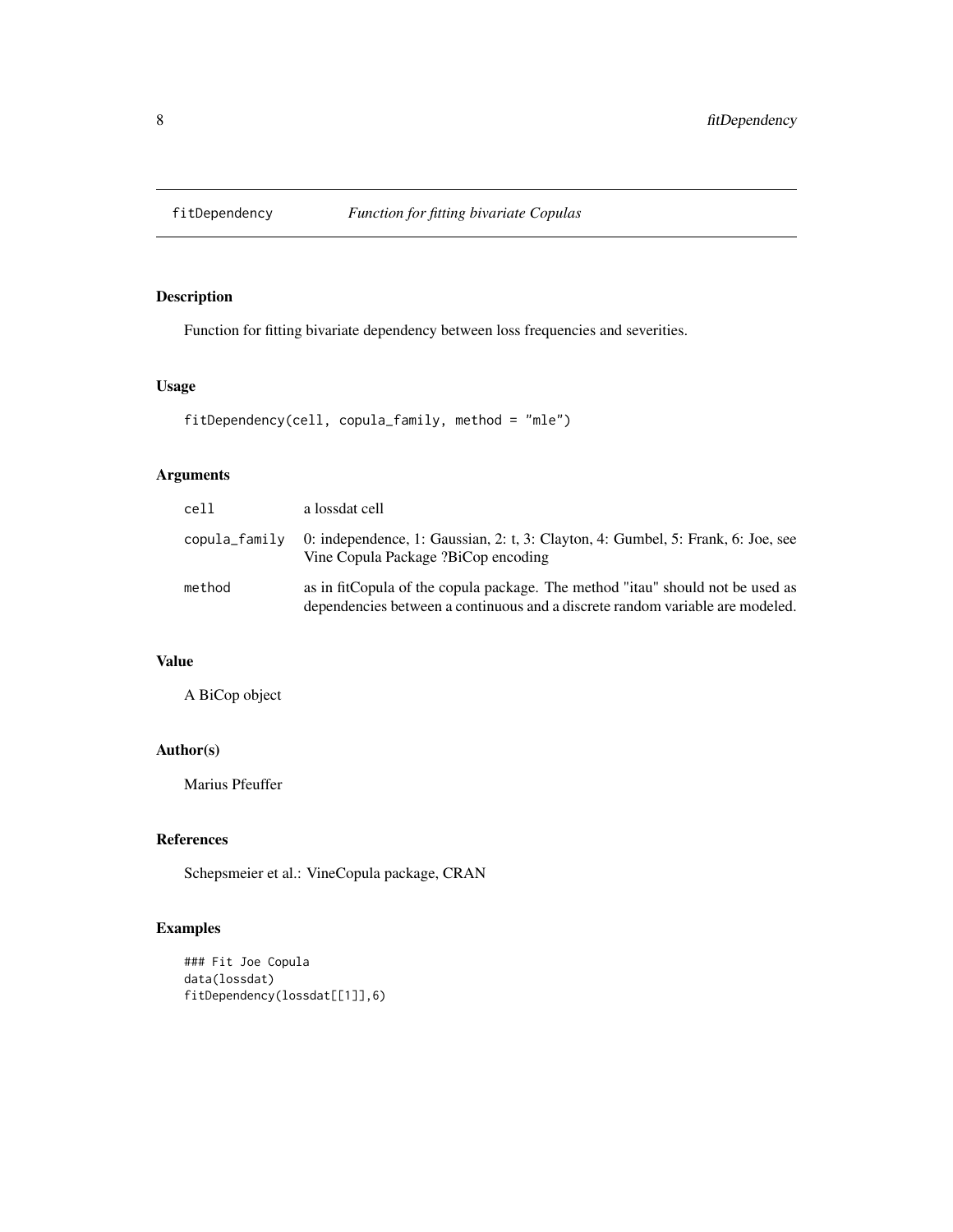<span id="page-8-1"></span><span id="page-8-0"></span>

Fitting the frequency distribution of operational losses

# Usage

```
fitFreqdist(cell, distr)
```
# Arguments

| cell  | A data frame giving the losses (cell\$Loss) and the user-defined period (cell\$Period)<br>in which the loss occured. |
|-------|----------------------------------------------------------------------------------------------------------------------|
| distr | The frequency distribution: either "pois" or "nbinom"                                                                |

# Details

First, the number of losses per period is counted. With the results a Poisson or Negative Binomial distribution is fitted for the number of losses per period using a Maximum Likelihood estimator.

# Value

Returns a freqdist object with the given distribution fitted to the loss frequency.

# Author(s)

Christina Zou

# See Also

To build a freqdist object independently, use [buildFreqdist](#page-2-1).

```
data(lossdat)
fitFreqdist(lossdat[[1]],"pois")
fitFreqdist(lossdat[[2]],"nbinom")
```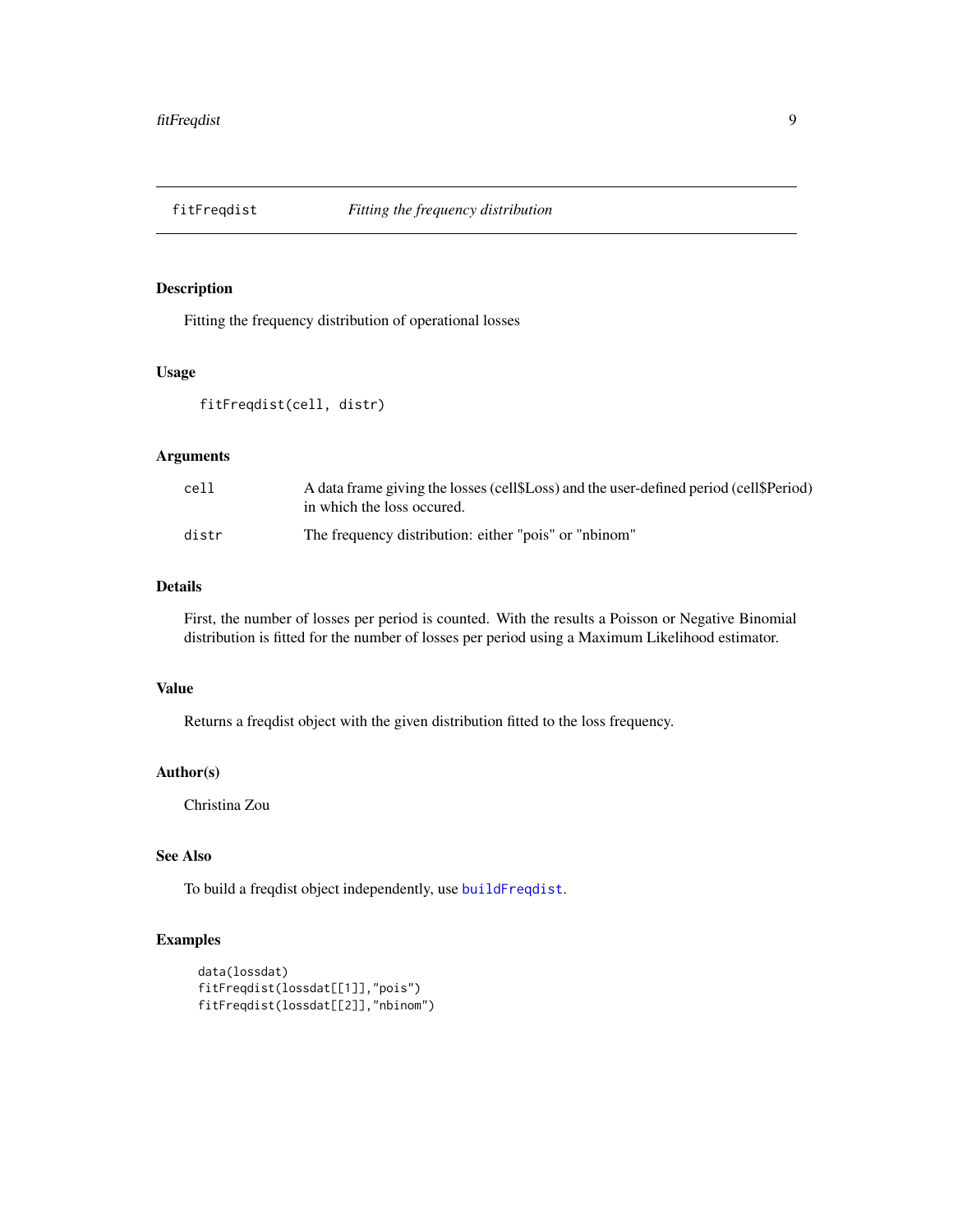<span id="page-9-0"></span>

Maximum Likelihood Estimation for the dynamic weighted mixture model of Frigessi et al., 2002

# Usage

```
fitMixing(cell, body, tail, method="L-BFGS-B", c_location0=0.75, c_scale0=2)
```
# Arguments

| cell        | lossdat cell                                                                                                                                       |
|-------------|----------------------------------------------------------------------------------------------------------------------------------------------------|
| body        | body distribution, either gamma, lnorm or weibull                                                                                                  |
| tail        | tail distribution, either gamma, lnorm, weibull or gpd                                                                                             |
| method      | optimization method, default is "L-BFGS-B"                                                                                                         |
| c location0 | empirical quantile of loss severity data used for initialization of Cauchy location<br>parameter in optimization: quantile(cell\$Loss,c_location0) |
| c_scale0    | scaling factor for empirical standard deviation used for initialization of Cauchy<br>scale parameter in optimization: sd(cell\$Loss)/c_scale0      |

# Details

Body and tail parameters are initialized by method of moments estimators. Cauchy location is initialized by empirical 70

#### Value

Returns a sevdist object of type 'mixing' with the given body and tail distributions fitted to the loss data.

#### Author(s)

Marius Pfeuffer

# References

Frigessi et al. *A Dynamic Mixture Model for Unsupervised Tail Estimation without Threshold Selection*, Extremes 5(3):219-235, 2003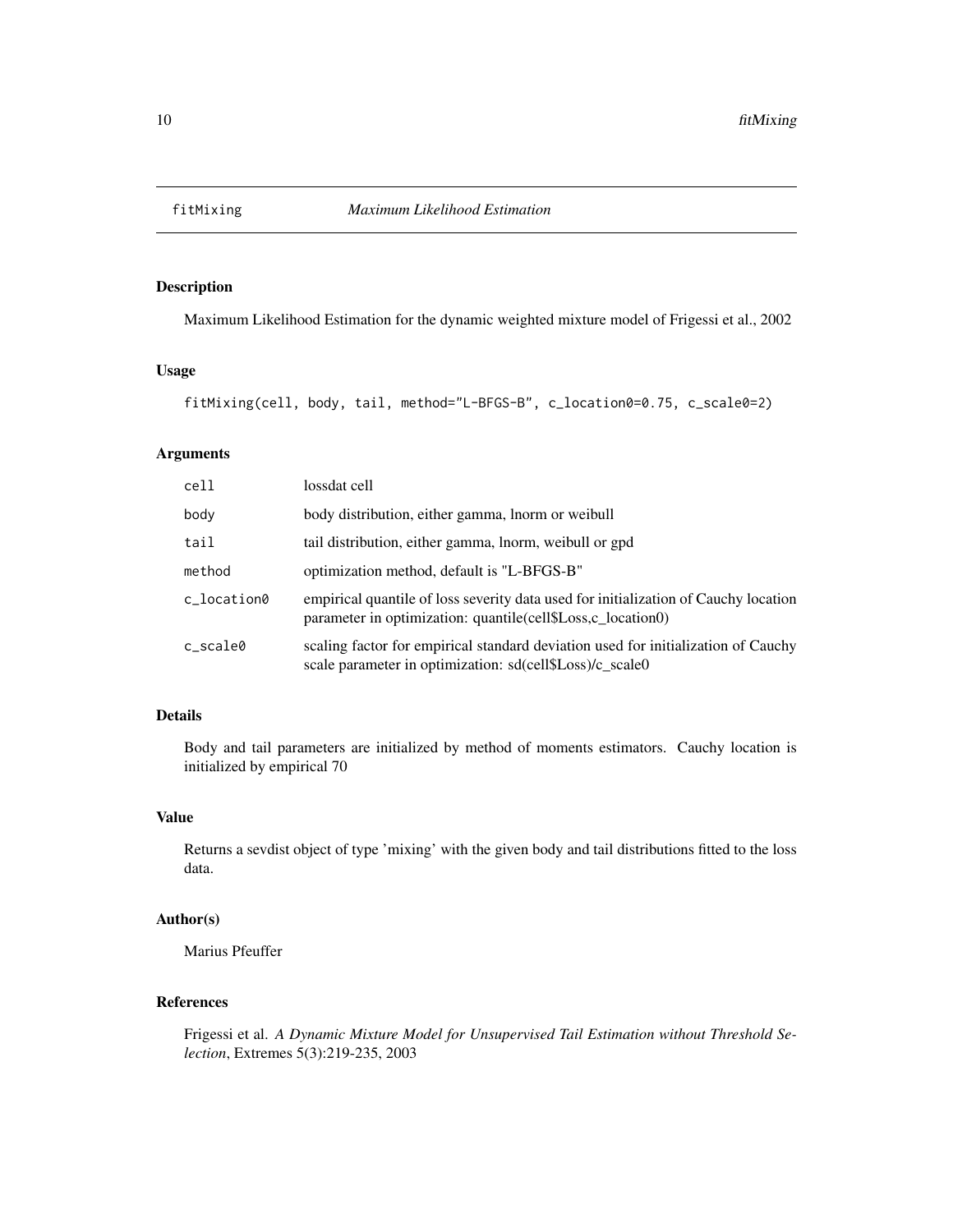#### <span id="page-10-0"></span>fitPlain 11

# Examples

```
data(lossdat)
sev=fitMixing(lossdat[[1]],"weibull","gpd")
sev
plot(sev,5000)
```
# fitPlain *Fit plain distribution models*

# Description

Function for estimating the parameters of plain (non-spliced, non-mixing) distribution models

# Usage

```
fitPlain(cell, family)
```
# Arguments

| cell   | list containing the data in the component cell\$Loss |
|--------|------------------------------------------------------|
| family | distribution family                                  |

# Value

Returns a sevdist object of type 'plain' with the given distribution fitted to the loss data.

# Author(s)

Marius Pfeuffer

```
data(lossdat)
fitPlain(lossdat[[1]],"lnorm")
```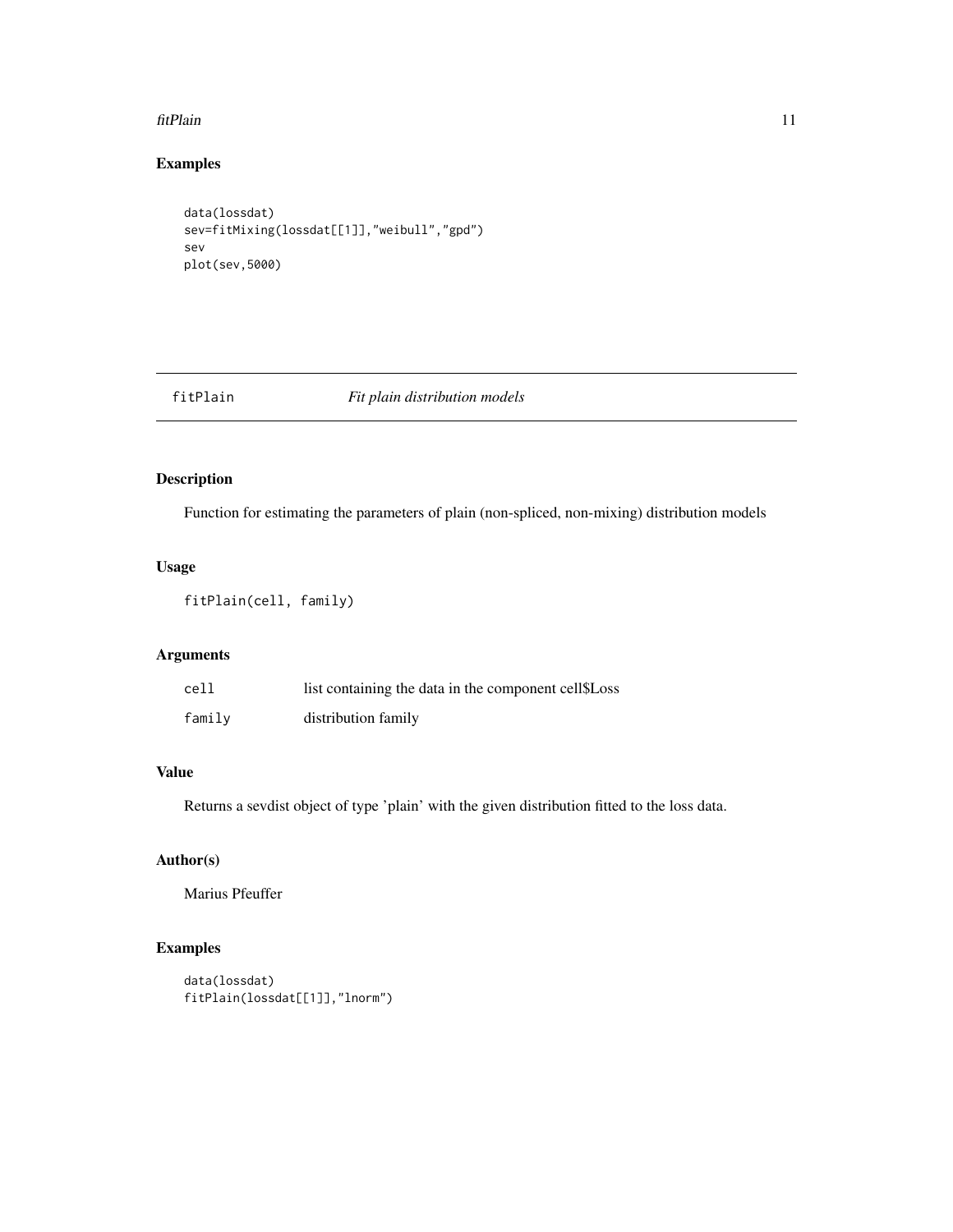<span id="page-11-0"></span>

Given a dataset with a chosen distribution for the data in the body and another distribution in the tail, the threshold, the parameters of the body and the tail distributions and the weights are estimated.

# Usage

fitSpliced(cell, body, tail, method, thresh = NULL)

```
fitSplicedPar(cell, thresh, body, tail)
```
# Arguments

| cell   | List containing the data in the component cell \$Loss                                                                                                                               |
|--------|-------------------------------------------------------------------------------------------------------------------------------------------------------------------------------------|
| body   | Distribution in the body. Can be chosen between "gamma", "lnorm", "weibull"<br>or "erlang"                                                                                          |
| tail   | Distribution in the tail. Can be chosen between "gpd", "gamma", "lnorm",<br>"weibull" or "gh"                                                                                       |
| method | Method for the threshold estimation. In case of a GPD tail, it can be chosen<br>between "BestFit", "Fixed", "dAMSE", "danielsson", "DK", "hall", "Himp",<br>"HW", "mindist" or "RT" |
| thresh | Predetermined threshold quantile (if method="Fixed")                                                                                                                                |

# Details

In the spliced model, the distribution of the data is spliced into two distributions, one in the body and another in the tail. The density  $f(x)$  for a spliced distribution with threshold  $\tau$ , weights w, body distribution with density q and cumulative distribution function  $G$  and tail distribution with density  $h$  and cumulative distribution function  $H$  is given as below:

If  $x \leq \tau$ :  $f(x) = w * g(x)/G(\tau)$ 

If  $x > \tau$ :  $f(x) = (1 - w) * h(x)/(1 - H(\tau))$ 

The weight  $w$  is required to normalise the density function. The estimation of the spliced distribution consists of three steps. In the first step, the threshold for the selected body and tail distribution is estimated. For further details on the methods for the threshold estimation, see fitThreshold. In the second step, the parameters of the body and the tail distribution are obtained by maximum likelihood estimation. For spliced distributions, truncated body distributions are fitted to truncated data. For the estimation of the parameters of the tail distribution, only the data points above the threshold are used. In the last step, the weight  $w$  is obtained.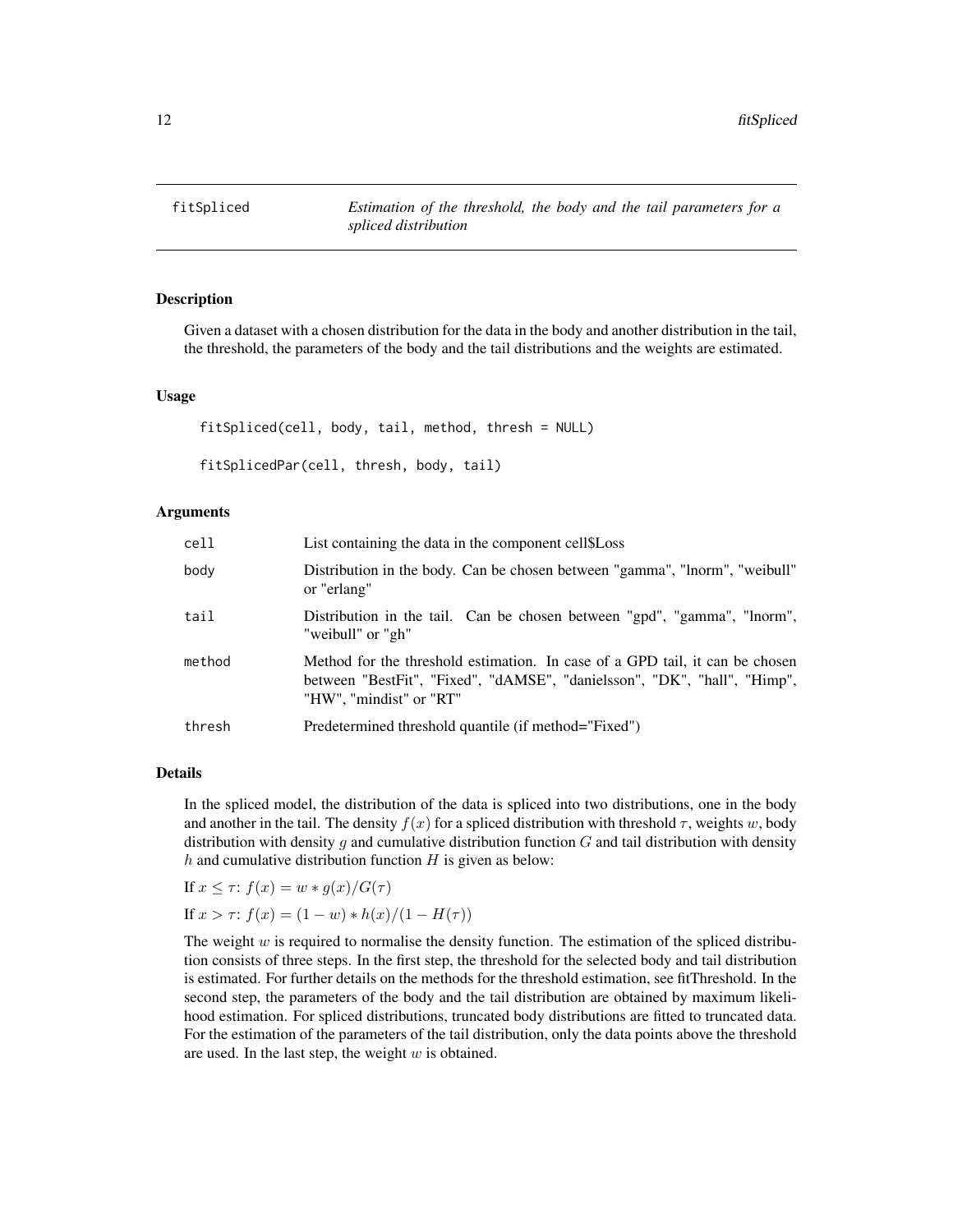#### <span id="page-12-0"></span>fitSplicedBayes 13

# Value

Returns a sevdist object of type 'spliced' with the given body and tail distributions fitted to the loss data.

#### Author(s)

Christina Zou, Leonie Wicht

# See Also

fitSplicedBestFit, fitThreshold

#### Examples

```
data(lossdat)
fitSpliced(lossdat[[3]],"gamma","gpd",method="Fixed",thresh=2000)
```
fitSplicedBayes *Parameter Estimation for Spliced Distributions*

#### **Description**

MCMC based parameter estimation for spliced distribution functions, where the body is modeled by a Weibull, gamma or log-normal distribution or Kernel density estimation for a log-normal distribution and the tail is fitted with a GPD.

# Usage

fitSplicedBayesWeibullGPD(cell, prior, burnin=10, niter=100, proposal\_scale=evmix::fweibullgpd(cell,method="Nelder-Mead")\$se, start=evmix::fweibullgpd(cell,method="Nelder-Mead")\$optim\$par)

```
fitSplicedBayesGammaGPD(cell, prior, burnin=10, niter=100,
proposal_scale=evmix::fgammagpd(cell,method="Nelder-Mead")$se,
start=evmix::fgammagpd(cell,method="Nelder-Mead")$optim$par)
```

```
fitSplicedBayesLognormGPD(cell, prior, burnin=10, niter=100,
proposal_scale=evmix::flognormgpd(cell,method="Nelder-Mead")$se,
start=evmix::flognormgpd(cell,method="Nelder-Mead")$optim$par)
```

```
fitSplicedBayesKDEGPD(cell, prior, burnin=10, niter=100,
proposal_scale=evmix::flognormgpd(cell,method="Nelder-Mead")$se,
start=evmix::flognormgpd(cell,method="Nelder-Mead")$optim$par)
```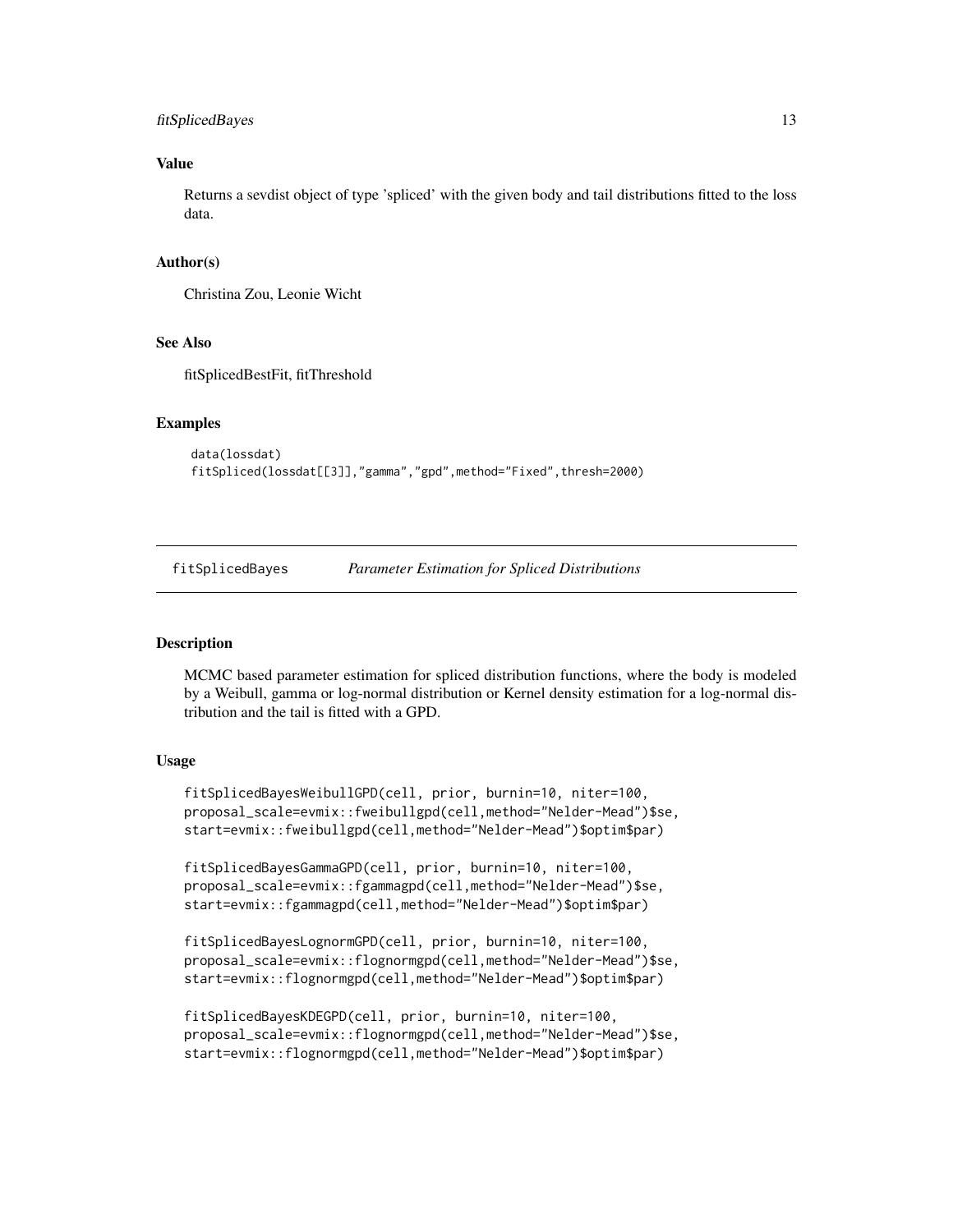#### <span id="page-13-0"></span>Arguments

| cell   | database for the parameter estimation                                                                      |
|--------|------------------------------------------------------------------------------------------------------------|
| prior  | parameters of the particular prior distribution                                                            |
| burnin | length of the burn-in-phase, standard value $= 10$                                                         |
| niter  | MCMC sample size, standard value $= 100$                                                                   |
|        | proposal_scale respective scale values used for determining the prior distribution for each pa-<br>rameter |
| start  | starting values (shapes) for the MH-algorithm steps                                                        |

#### Details

The input contains the dataset, whose compound distribution should be fitted with the function. The second part of the input is a list with the parameters of the prior distribution. It is necessary to indicate the prior as a list containing the full parameter vector in the order bodypar\_1=c(),bodypar\_2=c(),threshold=c(),b where bodypar\_1 and bodypar\_2 are the parameters of the body (Weibull: wshape and wscale as shape and scale parameter, log-norm: mu and sigma, gamma: gshape and gscale as shape and scale parameter).threshold is the threshold seperating the distributions.beta and xi are the scale and shape parameters of the generalized Pareto distribution. Using the MH-algorithm the true parameters of the body and tail distribution should be approximated.

#### Value

Sevdist object containing the parameters of the target distribution.

#### Author(s)

Kristina Dehler, Nicole Derfuss

# References

Behrens, C. N.; Lopes, H. F.; Gamerman, D. (2004). Bayesian analysis of extreme events with threshold estimation. Statistical Modelling 4, 227-244.

Dehler, K. (2017). Bayesianische Methoden im operationellen Risiko. Master's thesis.

Ergashev, B.; Mittnik, S.; Sekeris, E. (2013). A Bayesian Approach to Extreme Value Estimation in Operational Risk Modeling. The Journal of Operational Risk 8(4), 55-81.

MacDonald, A.; Scarrott, C.J.; Lee, D.; Darlow, B.; Reale, M.; Russell, G. (2011). A flexible extreme value mixture model. Computational Statistics and Data Analysis 55(6), 2137-2157.

# See Also

Read [buildSplicedSevdist](#page-5-1) for further information about building sevdist objects with type "spliced". The initial parameter values are fitted using the methods from the package 'evmix', i.e. for the WeibullGPD the function [fweibullgpd](#page-0-0). For the algorithm also the package 'truncnorm' is required.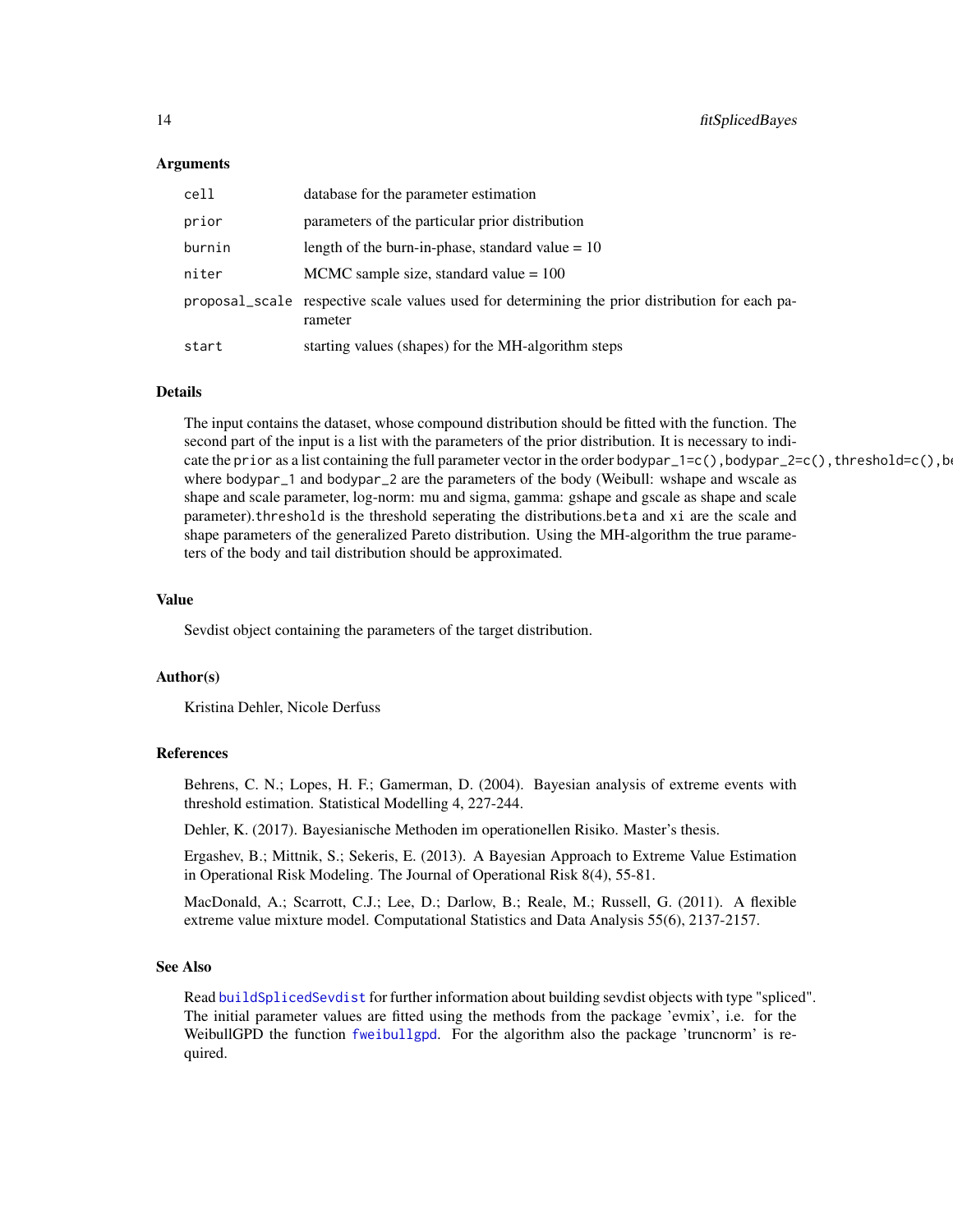#### <span id="page-14-0"></span>fitSplicedBestFit 15

#### Examples

```
### Example for estimating the parameters of the spliced Weibull-GPD
```

```
## Not run:
data("lossdat")
data=lossdat[[1]]$Loss
## starting values - method of moments
# Weibull distribution (shape, scale)
model \le function(x) c(F1 = x[2]*gamma(1+1/x[1])-mean(data),
F2 = x[2]^2*(gamma(1+2/x[1])-(gamma(1+1/x[1]))^2)-sd(data)^2)weibullpar \le rootSolve::multiroot(f = model, start = c((sd(data)/mean(data))^(-1.086),
mean(data)/(gamma(1+1/((sd(data)/mean(data))^(-1.086))))))$root
# generalized Pareto distribution (tresh, beta, xi)
thresh=quantile(data,.9) # threshold
data2=data[which(data>thresh)]
model=function(x) c(F1=thresh+x[1]/(1-x[2])-mean(data2),
F2=x[1]^2/(1-x[2])^2/(1-2*x[2])-sd(data2)^2)
gpdpar=c(thresh,rootSolve::multiroot(f=model,start=c(mean(data2),1/mean(data2)))$root)
## parameters of the prior distribution
prior \leq list(xi = c(gpdpar[3],sd(data)),tau = c(quantile(data,.9),sd(data)/10),
beta = c(gpdpar[2], sd(data)), wscale = c(weibullpar[2], sd(data)),
wshape = c(weibullpar[1],sd(data)))
## estimation of (shape, scale, thresh, beta, xi)
fitSplicedBayesWeibullGPD(data, prior = prior, proposal_scale = evmix::fweibullgpd(data,
method = "Nelder-Mead", pvector = c(weibullpar[1], weibullpar[2], gpdpar[1],
gpdpar[2], gpdpar[3]))$se, start = evmix::fweibullgpd(data,
method = "Nelder-Mead", pvector = c(weibullpar[1], weibullpar[2], gpdpar[1],
gpdpar[2], gpdpar[3]))$optim$par)
## End(Not run)
```
fitSplicedBestFit *Fitting a spliced distribution over a given data set*

#### **Description**

A spliced distribution is fitted based on given loss data and required distributions for the body and the tail using a best-fit method. The function returns a sevdist object with type "spliced".

#### Usage

```
fitSplicedBestFit(cell, body, tail, thresh0 = 0.7, thresh.max = 0.98)
```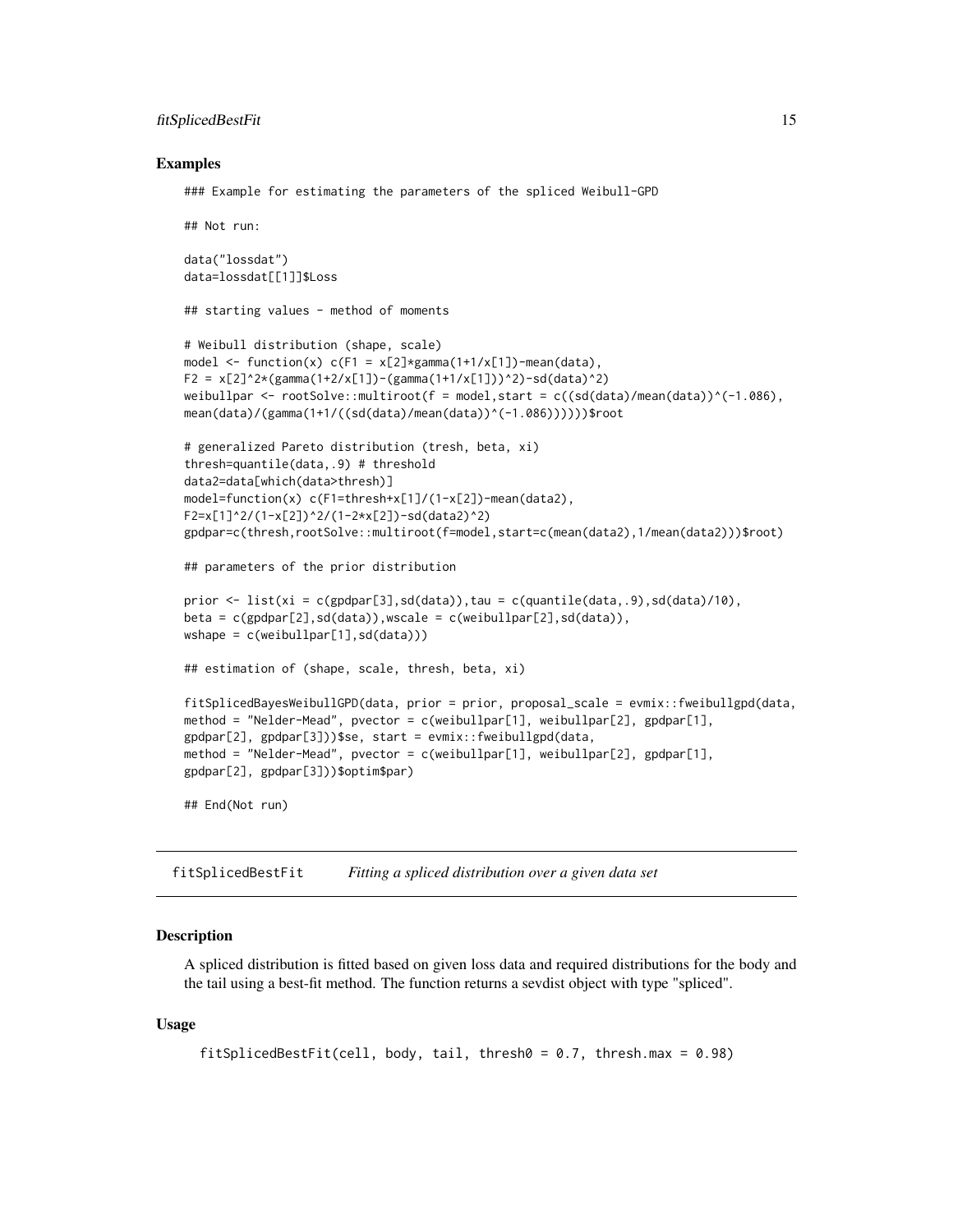#### <span id="page-15-0"></span>Arguments

| cell       | List containing the loss data in cell \$Loss.                                                                                          |
|------------|----------------------------------------------------------------------------------------------------------------------------------------|
| body       | Character string giving the name of the distribution in the body. Can be chosen<br>between "gamma", "lnorm", "weibull" or "erlang".    |
| tail       | Character string giving the name of the distribution in the tail. Can be chosen<br>between "gpd", "gamma", "lnorm", "weibull" or "gh". |
| thresh0    | Initial value for the quantile of the threshold between body and tail                                                                  |
| thresh.max | Terminal value for the quantile of the threshold between body and tail                                                                 |

# Details

Starting with a spliced distribution with threshold given by the quantile thresh0, the respective parameters of the given body and tail distribution are fitted, as well as the weights of both parts. A list of possible thresholds is given by all loss values between all quantiles between thresh0 and thresh.max. For each of these thresholds a spliced distribution will be fitted and then the best fitting threshold with the corresponding parameters will be chosen with a Kolmogorow-Smirnov test and the result is returned in a sevdist object with type "spliced".

# Author(s)

Christina Zou

# See Also

fitSplicedPar, fitThreshold, fitSpliced

#### Examples

data(lossdat)

```
param<-fitSplicedBestFit(lossdat[[1]], "lnorm", "gpd")
param[[1]] ## Parameters of the body distribution
param[[2]] ## Parameters of the tail distribution
```
fitThreshold *Threshold estimation for spliced distribution*

#### Description

Given a dataset with a chosen distribution for the data in the body and another distribution in the tail, the threshold is estimated.

#### Usage

fitThreshold(cell, body, tail, method)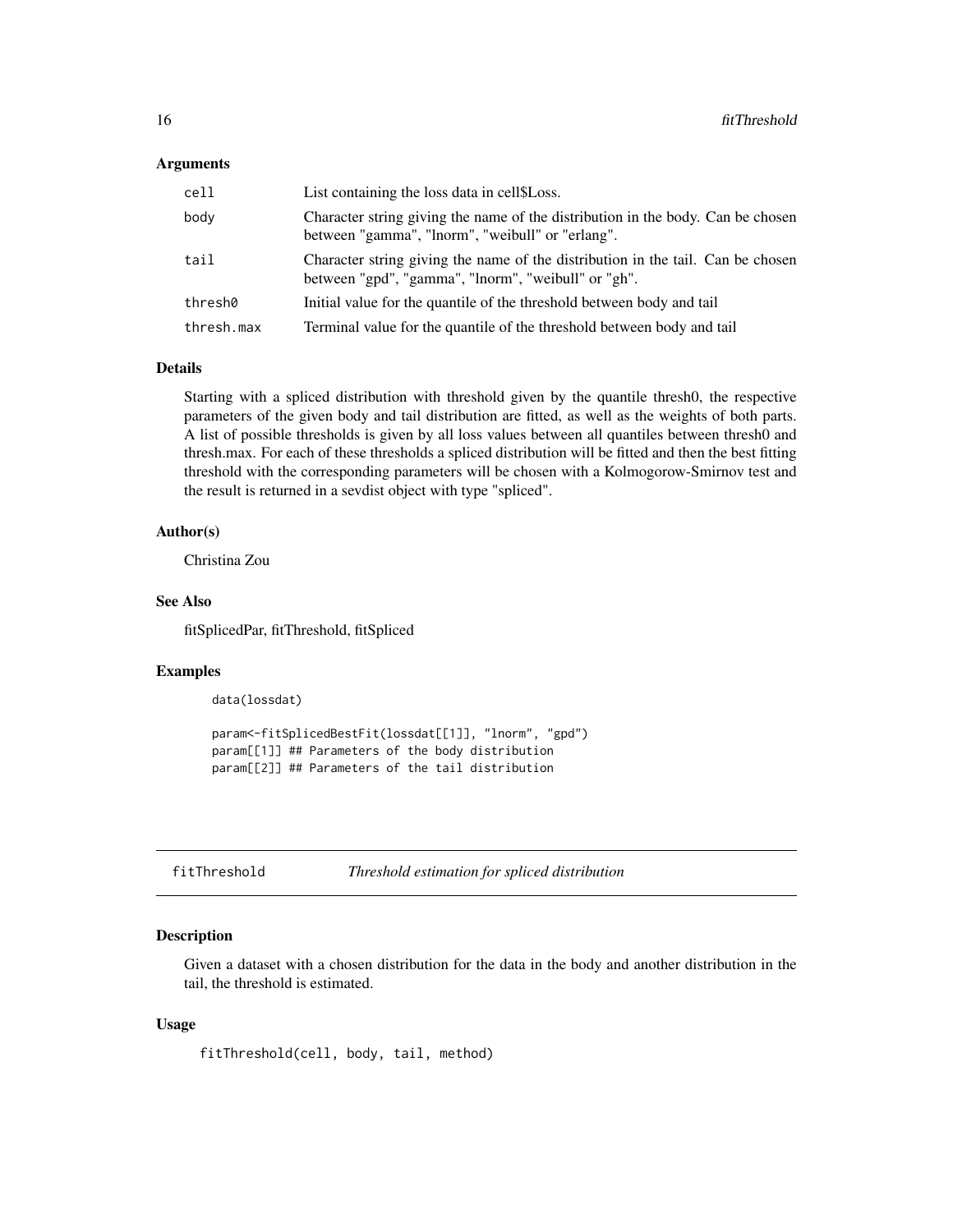#### fitThreshold 17

#### **Arguments**

| cell   | list containing the data in the component Loss                                                                                                                                 |
|--------|--------------------------------------------------------------------------------------------------------------------------------------------------------------------------------|
| body   | list containing the data in the component Loss                                                                                                                                 |
| tail   | list containing the data in the component Loss                                                                                                                                 |
| method | Method for the threshold estimation. In case of a GPD tail, it can be chosen be-<br>tween "dAMSE", "danielsson", "DK", "GH", "gomes", "hall", "Himp", "HW",<br>"mindist", "RT" |

#### Details

## GPD tail In case of a Generalized Pareto Function in the tail, there are several methods to estimate the threshold which are based on extreme value statistics. Most of them are based on the Asymptotic Mean Squared Error (AMSE) approach. where the asymptotic squared error

 $AsyE((Hill(N, k) - gamma)^2)$ 

between the true inverse tail index gamma and the Hill-estimator is minimized: "dAMSE"", "danielsson"", "DK", "GH"", gomes", "hall", "Himp" and "HW". For further details, see tea. "RT" is a heuristic approach where the smallest order statistic k that minimizes the expression  $1/ksum_i =$  $1^{k}i^{b}eta|gamma-i|$  *median*( $gamma_{1},...,gamma_{k}$ ) is chosen for the threshold. "mindist" minimizes the distance between the largest upper order statistics (the empirical tail) and the theoretical tail of a Pareto distribution. For further details, see tea.

# Value

Returns a numeric value giving threshold fitted according the given method.

# Author(s)

Christina Zou, Leonie Wicht

# References

# GPD Tail:

Caeiro, F. and Gomes, M.I. (2014) On the bootstrap methodology for the estimation of the tail sample fraction. Proceedings of COMPSTAT, 545-552.

Caeiro, J. and Gomes, M.I. (2016) Threshold selection in extreme value analysis. Extreme Value Modeling and Risk Analysis:Methids and Applications, 69-86

Danielsson, J. and Ergun, L.M. and de Haan, L. and de Vries, C.G. (2016) Tail Index Estimation: Quantile Driven Threshold Selection

Danielsson, J. and Haan, L. and Peng, L. and Vries, C.G. (2001) Using a bootstrap method to choose the sample fraction in tail index estimation. Journal of Multivariate analysis, 2, 226-248.

Drees, H. and Kaufmann, E. (1998) Selecting the optimal sample fraction in univariate extreme value estimation. Stochastic Processes and their Applications, 75(2), 149-172.

Gomes, M.I. and Figueiredo, F. and Neves, M.M. (2012) Adaptive estimation of heavy right tails: resampling-based methods in action. Extremes, 15, 463-489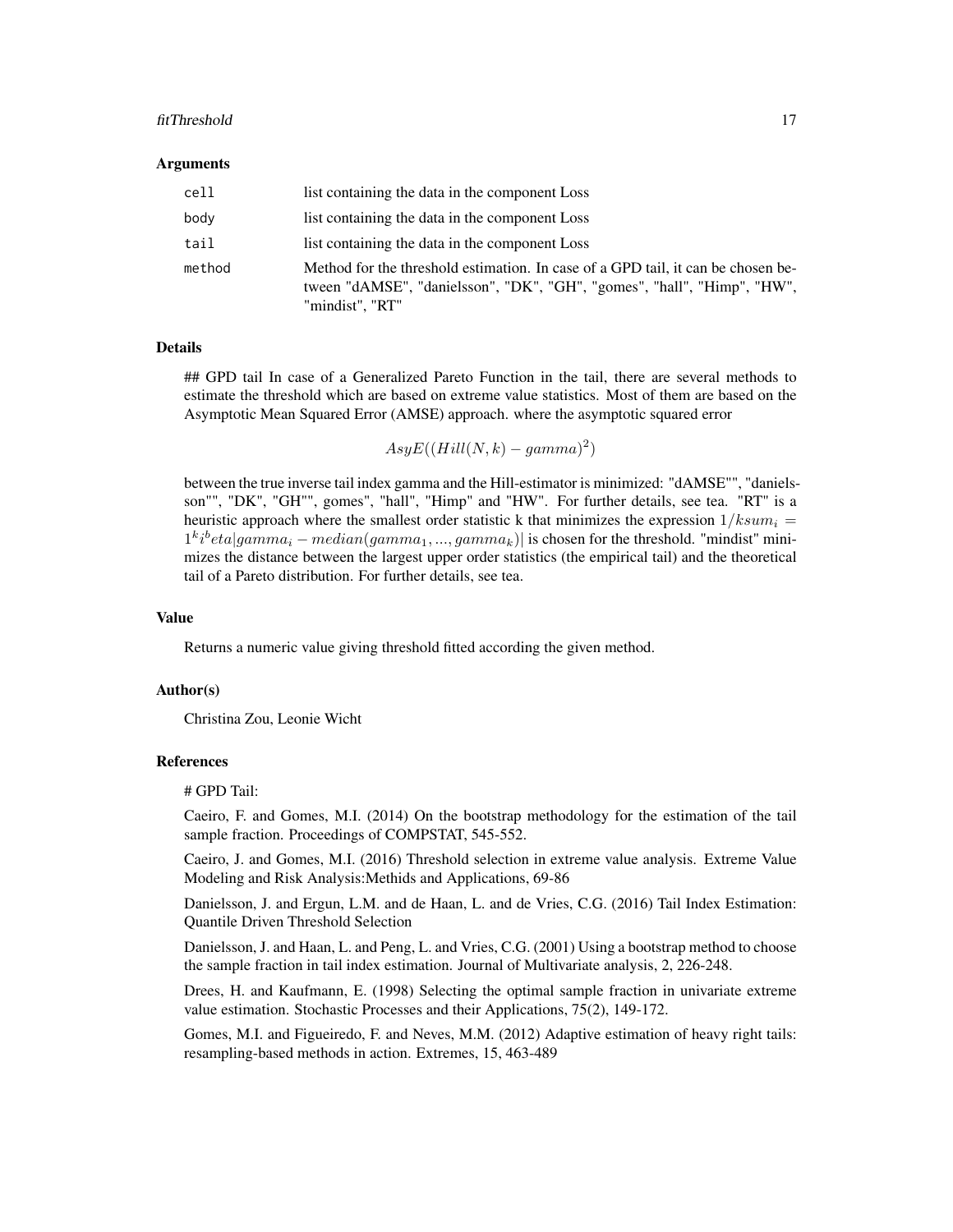Guillou, A. and Hall, P. (2001) A Diagnostic for Selecting the Threshold in Extreme Value Analysis Journal of the Royal Statistical Society, 63(2), 293-305

Hall, P. (1990) Using the Bootstrap to Estimate Mean Squared Error and Select Smoothing Parameter in Nonparametric Problems. Journal of Multivariate Analysis, 32, 177-203

Hall, P. and Welsh, A.H. (1985) Adaptive estimates of parameters of regular variation. The Annals of Statistics, 13(1), 331-341.

Reiss, R.-D. and Thomas, M. (2007) Statistical Analysis of Extreme Values: With Applications to Insurance, Finance, Hydrology and Other Fields. Birkhauser, Boston.

# Examples

```
data(lossdat)
fitThreshold(lossdat[[1]], method="dAMSE")
```
fitWeights *Fitting the weights of the body and the tail for a spliced distribution*

#### Description

Fitting the weights of the spliced distribution.

#### Usage

```
fitWeights(cell, thresh)
```
# Arguments

| cell   | List containing the data in the component Loss |
|--------|------------------------------------------------|
| thresh | Threshold between the body and the tail.       |

# Details

Given the threshold t, this function fits the weight on the body distribution as part of fitting the parameters of the spliced distribution. The weights depends only on the number of data points below and above the threshold, not on the distribution functions in the body and the tail.

#### Author(s)

Christina Zou, Leonie Wicht

# See Also

fitThreshold, fitSpliced

<span id="page-17-0"></span>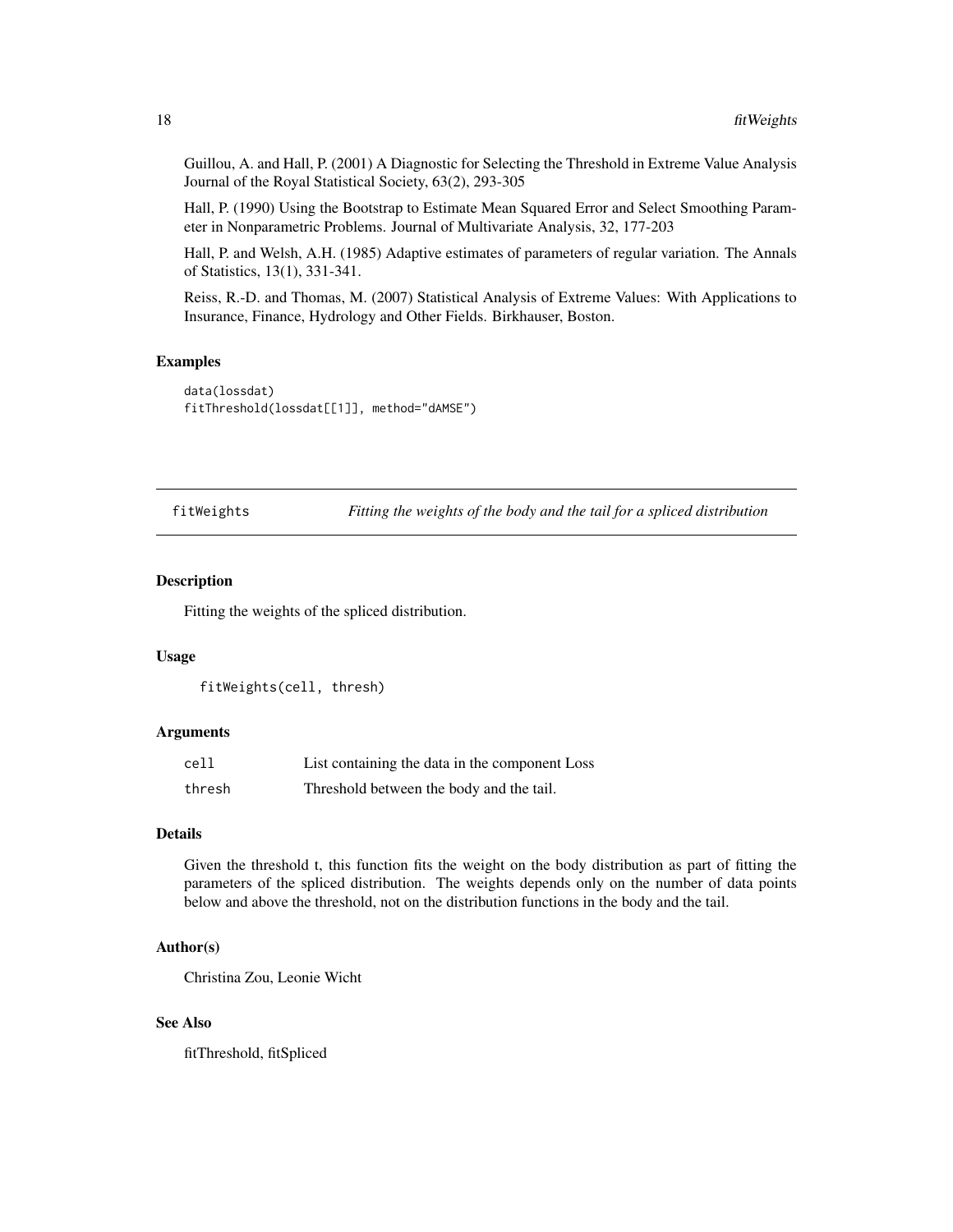# <span id="page-18-0"></span>Examples

```
data(lossdat)
thresh<-quantile(lossdat[[1]]$Loss, 0.9)
w<-fitWeights(lossdat, thresh)
```
# gh *Tukey's gh Distribution*

# Description

Density, distribution function, quantile function, and random generation for Tukey's gh distribution.

# Usage

 $dgh(x, A, B, g, h, log = FALSE)$ pgh(q, A, B, g, h, log.p = FALSE) qgh(q, A, B, g, h, log.p =FALSE) rgh(n, A, B, g, h)

# Arguments

| x, q         | vector of quantiles.                                      |
|--------------|-----------------------------------------------------------|
| р            | vector of probabilities.                                  |
| n            | number of observations.                                   |
| A            | location parameter.                                       |
| <sup>B</sup> | scale parameter, has to be positive.                      |
| g            | skewness parameter.                                       |
| h            | kurtosis parameter.                                       |
| log, log.p   | logical; if TRUE, probabilities $p$ are given as $log(p)$ |

# Details

Tukey's gh distribution with location parameter A, scale parameter B, skewness parameter g, and kurtosis parameter h is obtained by transforming a standard normal variable X by

$$
T(X) = A + Bexp(h/2X^2)(exp(gX) - 1)/g
$$

if g is not equal to zero, and else by

$$
T(X) = A + B \exp(h/2X^2)X.
$$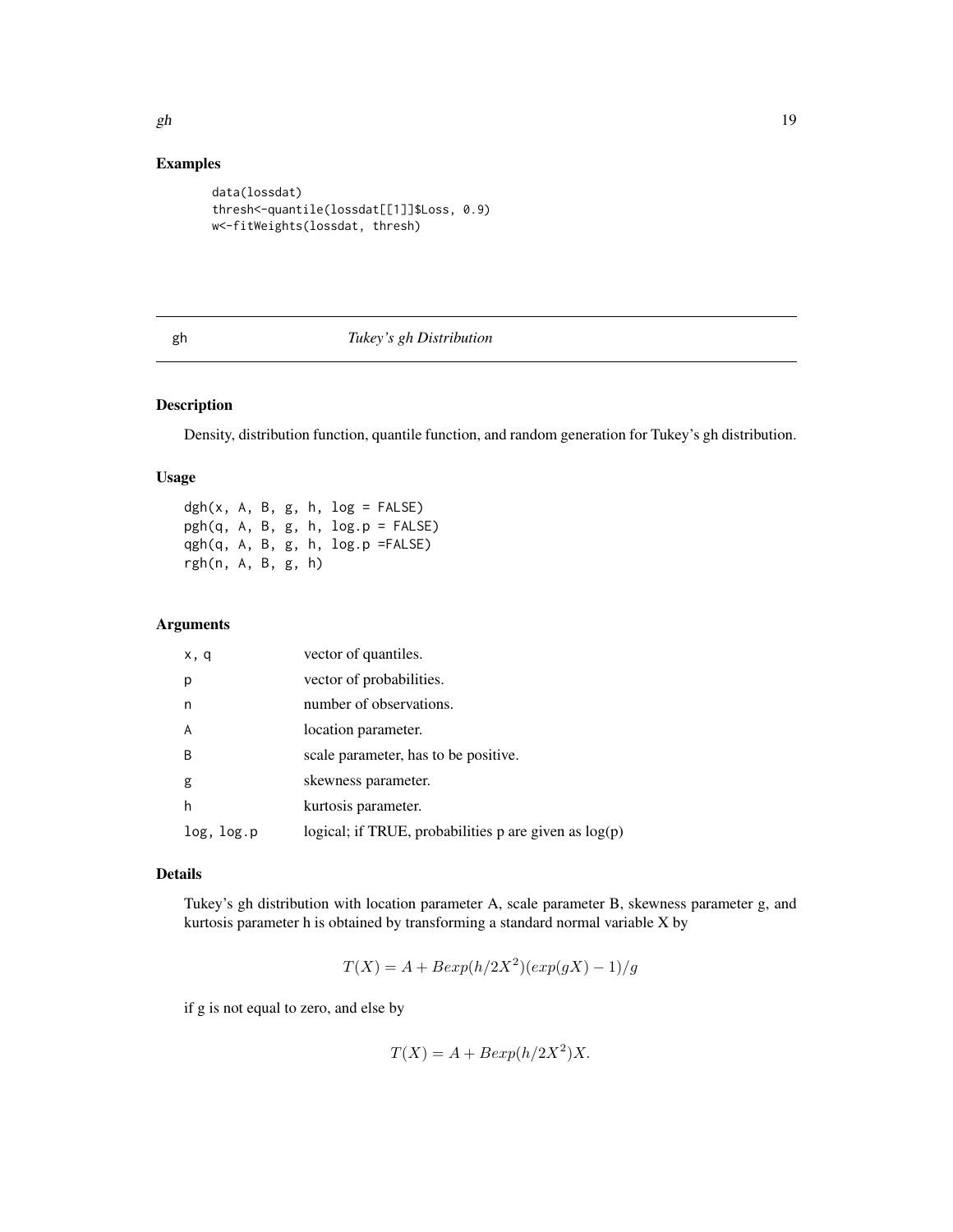# <span id="page-19-0"></span>Value

dgh gives the density, pgh gives the distribution function, qgh gives the quantile function, and rgh generates random deviates.

The length of the result is determined by n for rgh, and is the length of the numerical arguments for the other function.

# Author(s)

Linda Moestel

#### References

Tukey, J. W. (1960): The Practical Relationship between the Common Transformations of Counts of Amounts. Technical Report 36, Princeton University Statistical Techniques Research Group, Princeton.

Klein, I. and Fischer, M. (2002): Symmetrical gh-transformed Distributions. in S. Mittnek and I. Klein: *Contributions to Modern Econometrics, Kluwer Academic Publishers.*

Pfaelzner, F. (2017): Einsatz von Tukey-type Verteilungen bei der Quantifizierung von operationellen Risiken. MMasterthesis Friedrich-Alexander-University Erlangen-Nueremberg.

#### Examples

```
##Parameters for a gh distribution
 A=500
 B=3g=0.2
 h=0.5
 hist(rgh(n=1000,A,B,g,h))
 curve(dgh(x,A,B,g,h),480,520)
 curve(pgh(x,A,B,g,h),480,520)
 curve(qgh(x,A,B,g,h),0,1)
```
goftest *Goodness of fit tests for severity distributions*

#### **Description**

Testing the goodness-of-fit of the distributions given in a sevdist or a freqdist object to the loss data.

# Usage

goftest(cell, object)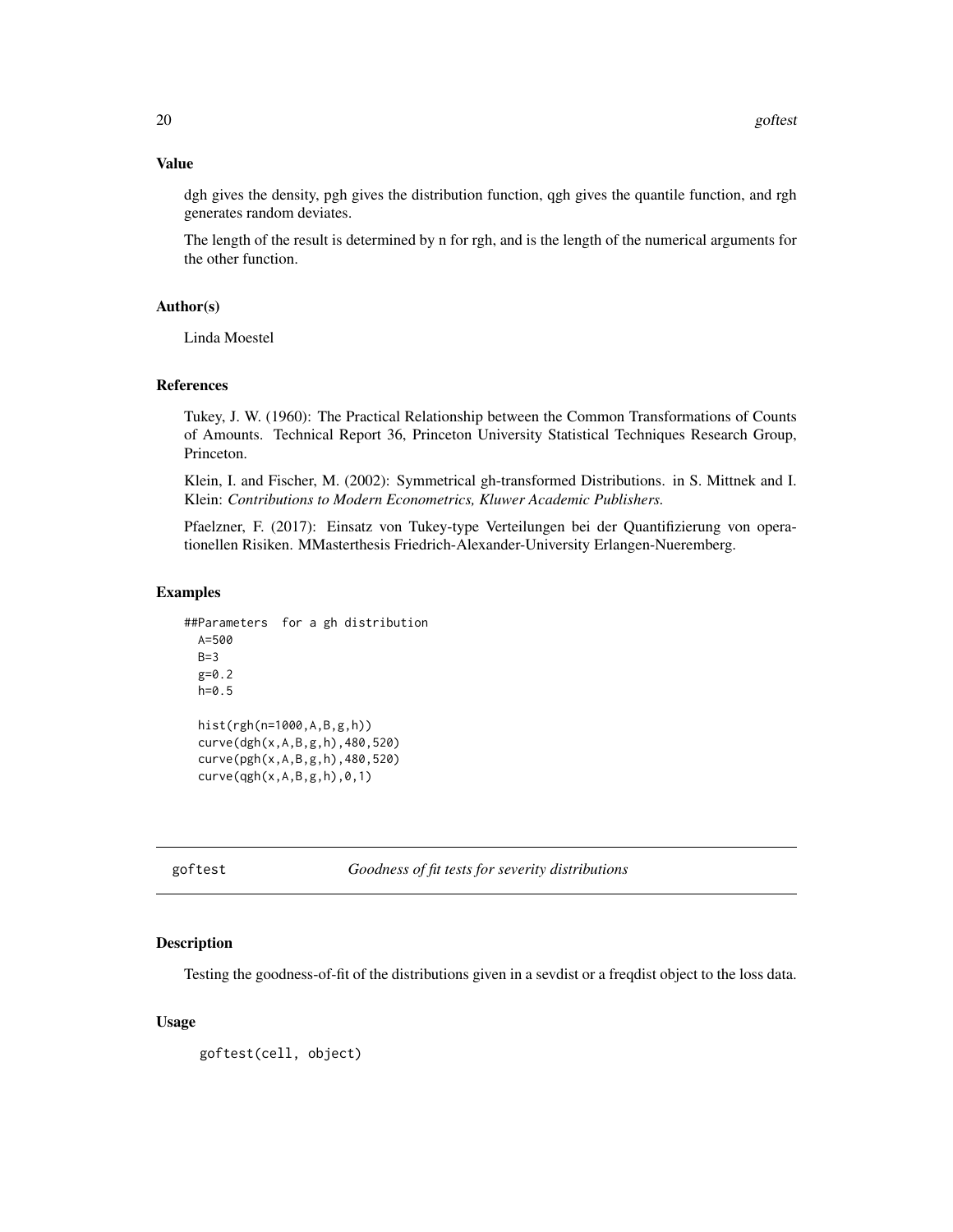#### <span id="page-20-0"></span>goftest 21

#### Arguments

| cell   | A data frame giving the losses (cell \$1,000) and the user-defined period (cell \$1,000)<br>in which the loss occured. |
|--------|------------------------------------------------------------------------------------------------------------------------|
| obiect | A loss severity model (sevel of object) or a loss frequency model (frequenct)                                          |

## Details

If object is of type sevdist, then the Kolmogorov-Smirnov test is performed on the loss data of a single cell and the respected fitted distribution given by the sevdist object.

If object is of type freqdist, then a  $\chi^2$  goodness-of-fit test will be performed.

# Value

If object is of type sevdist, then the return is the test results from the Kolmogorow-Smirnov test.

If object is of type freqdist, then the functions returns the result of the  $\chi^2$  test.

Refer with \$p.value to the p-values and \$statistic to the test statistic of each of the tests.

# Author(s)

Marius Pfeuffer, Christina Zou

# References

Birnbaum, Z. W., and Fred H. Tingey. "One-sided confidence contours for probability distribution functions". The Annals of Mathematical Statistics 22.4 (1951): 592-596.

Conover, William Jay, and William Jay Conover. "Practical nonparametric statistics" (1980).

Durbin, James. "Distribution theory for tests based on the sample distribution function". Society for Industrial and Applied Mathematics, 1973.

#### See Also

We use the ks. test and chisq. test from [stats](#page-0-0).

```
data("lossdat")
opriskmodel = list()
opriskmodel[[1]] = list()
opriskmodel[[1]]$freqdist = fitFreqdist(lossdat[[1]],"pois")
opriskmodel[[1]]$sevdist = fitPlain(lossdat[[1]],"gamma")
# perform test on the sevdist object
goftest(lossdat[[1]], opriskmodel[[1]]$sevdist)
# show result p-value and test statistics the Kolmogorow-Smirnov test
test = goftest(lossdat[[1]], opriskmodel[[1]]$sevdist)
test$p.value
test$statistic
```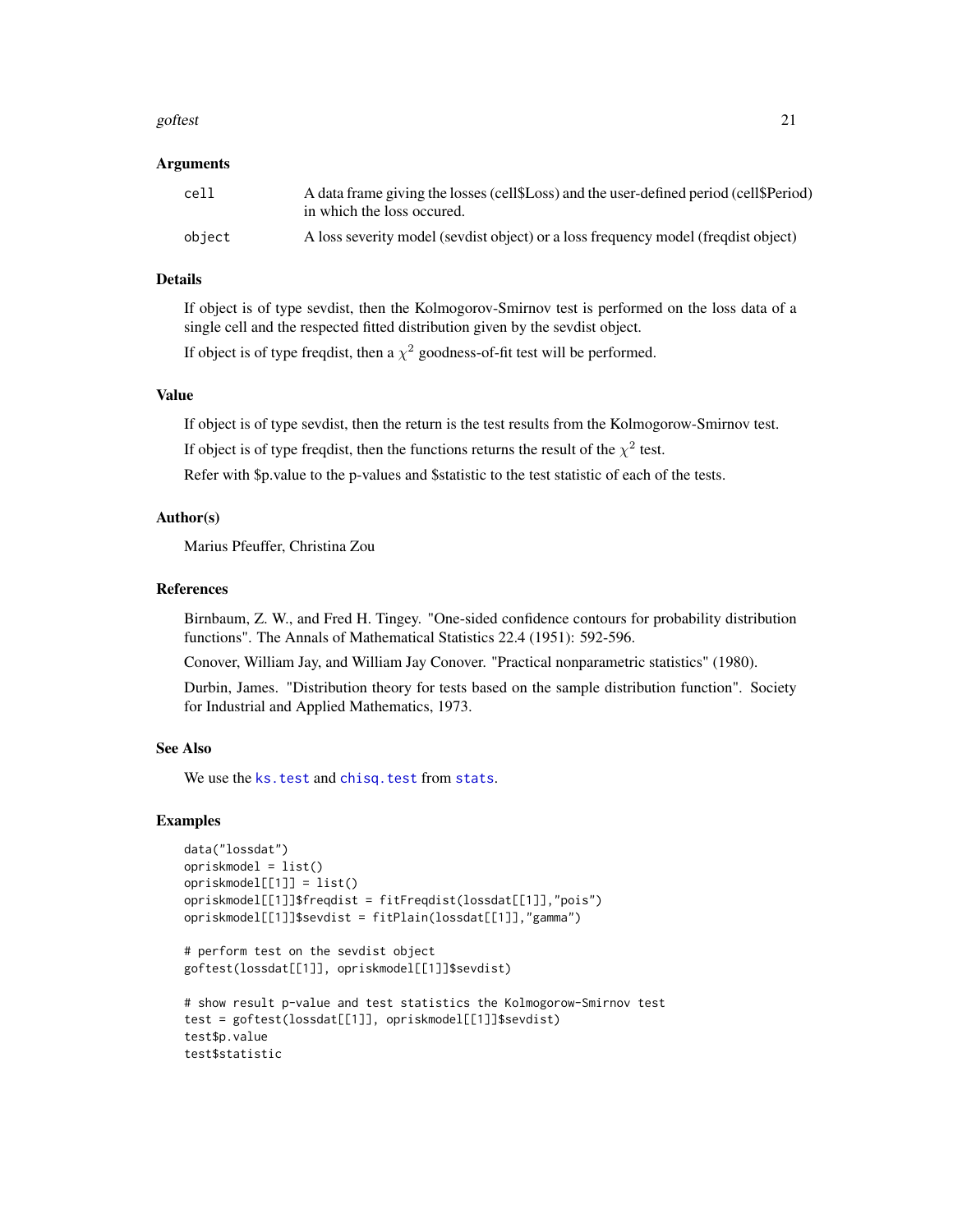```
# perform test on the freqdist object
goftest(lossdat[[1]], opriskmodel[[1]]$freqdist)
```

```
# the p-value is given by
goftest(lossdat[[1]], opriskmodel[[1]]$freqdist)$p.value
```
# gpd *Generalized Pareto Distribution*

# Description

Density, distribution function, quantile function, and random generation for generalized Pareto distribution.

#### Usage

dgpd(x, loc, scale, shape, log=FALSE) pgpd(q, loc, scale, shape) qgpd(p, loc, scale, shape) rgpd(n, loc, scale, shape)

#### Arguments

| x, q   | vector of quantiles.         |
|--------|------------------------------|
| р      | vector of probabilities.     |
| n      | number of observations.      |
| $1$ oc | location parameter.          |
| scale  | scale parameter.             |
| shape  | shape parameter.             |
| log    | logical; logarithm of output |

#### Details

Generalized Pareto Distribution with density

$$
f(x) = 1/scale * (1 + shape * (x - loc)/scale) (-1/shape - 1)
$$

# Value

dgpd gives the density, pgpd gives the distribution function, qgpd gives the quantile function, and rgpd generates random deviates.

# Examples

dgpd(110,100,2,4) # 0.01112233

<span id="page-21-0"></span>22 gpd = contract = contract = contract = contract = contract = contract = contract = contract = contract = co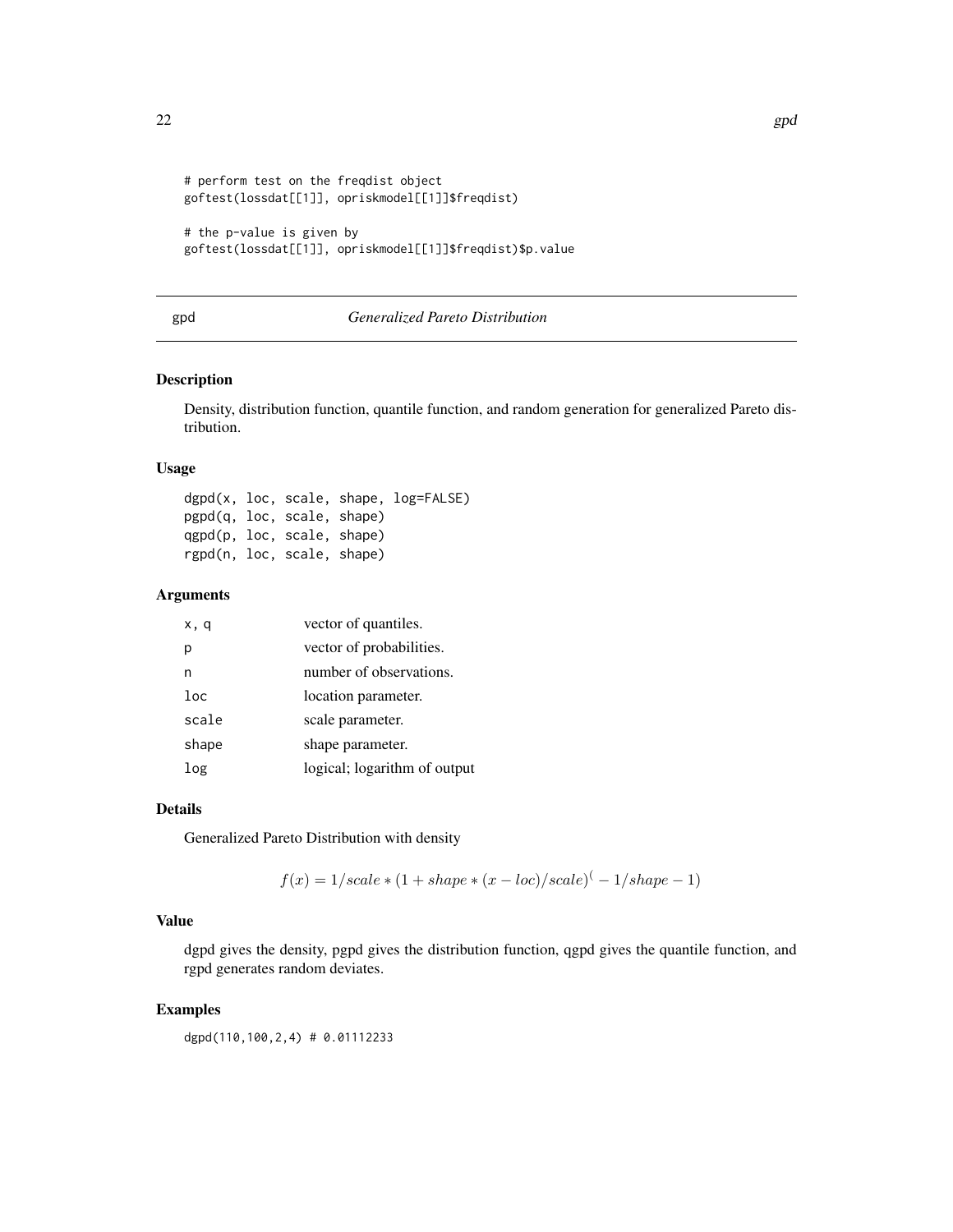<span id="page-22-0"></span>

A minimal loss data set comprising 4 cells (referring to a 2x2 business line/event type operational risk setting).

#### Usage

data("lossdat")

# Format

The format is: List of 4 \$ :'data.frame': 1965 obs. of 3 variables: ..\$ Loss : num [1:1965] 1877 1807 918 1480 1218 ... ..\$ Period: num [1:1965] 1 1 1 1 1 1 1 1 1 1 ... ..\$ Date : Date[1:1965], format: "2016-12-30" "2016-12-25" "2016-12-22" ... \$ :'data.frame': 2025 obs. of 3 variables: ..\$ Loss : num [1:2025] 181 610 961 1312 259 ... ..\$ Period: num [1:2025] 1 1 1 1 1 1 1 1 1 1 ... ..\$ Date : Date[1:2025], format: "2016-12-30" "2016-12-30" "2016-12-28" ... \$ :'data.frame': 1995 obs. of 3 variables: ..\$ Loss : num [1:1995] 1334 1067 1068 714 1590 ... ..\$ Period: num [1:1995] 1 1 1 1 1 1 1 1 1 1 ... ..\$ Date : Date[1:1995], format: "2016-12-31" "2016-12-28" "2016-12-26" ... \$ :'data.frame': 1941 obs. of 3 variables: ..\$ Loss : num [1:1941] 650 847 242 513 264 ... ..\$ Period: num [1:1941] 1 1 1 1 1 1 1 1 1 1 1 ... ..\$ Date : Date [1:1941], format: "2016-12-31" "2016-12-28" "2016-12-22" ...

#### Details

4 cells with Losses, Time Stamp and Discrete-Time Period (referring to e.g., a quarterly or annual basis).

#### Source

Hypothetical, simulated example with bivariate dependencies between loss frequencies and severities

```
data(lossdat)
summary(lossdat)
```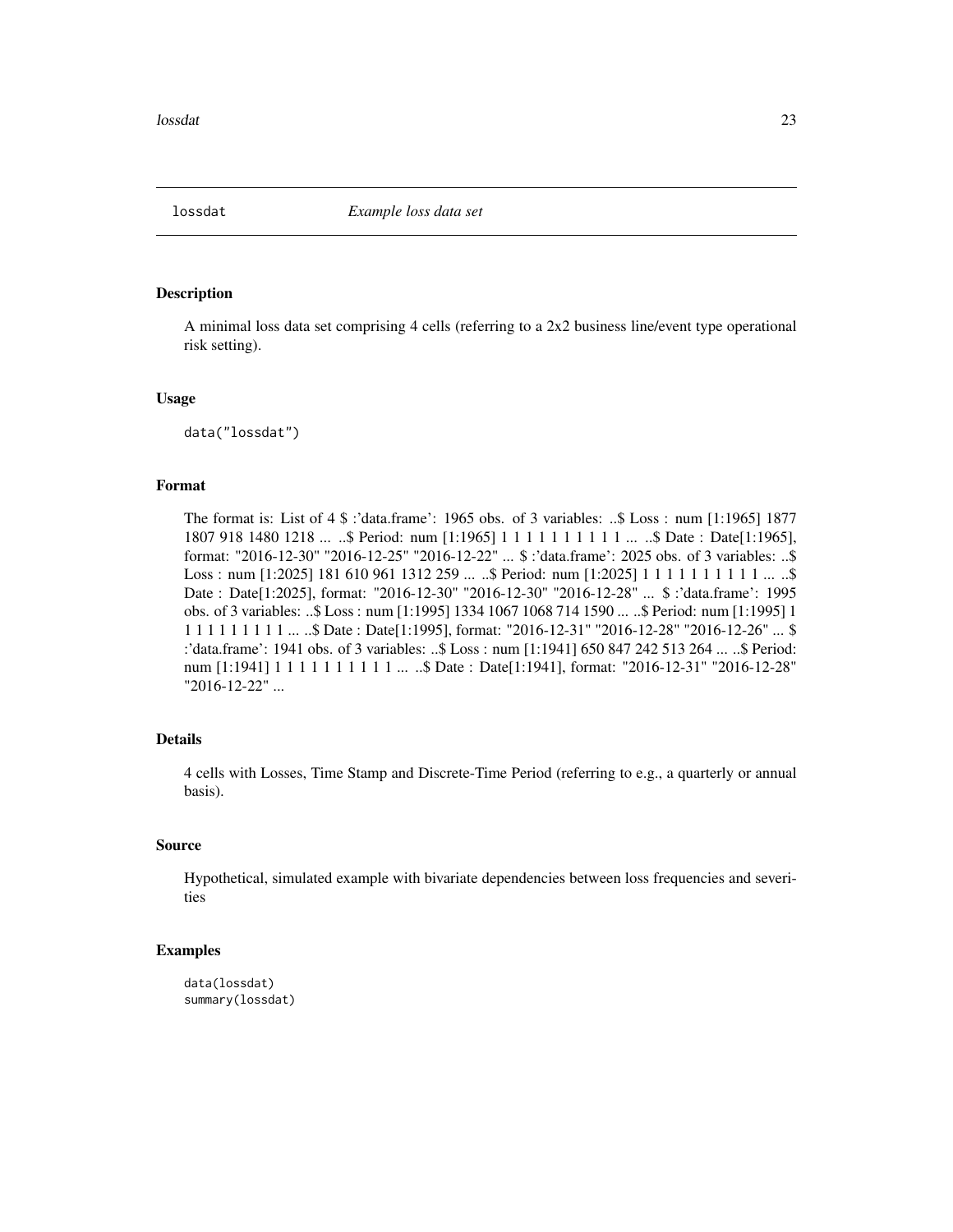<span id="page-23-0"></span>

Function for conducting Monte Carlo Simulation of complete opriskmodel objects (list of cells with (1) frequency model, (2) severity model and (3) dependencymodel)

#### Usage

```
mcSim(opriskmodel, n_sim, verbose=TRUE)
VaR(mc_out, alpha)
```
#### **Arguments**

| opriskmodel | an oprisk model object                        |
|-------------|-----------------------------------------------|
| $n$ _sim    | number of simulations                         |
| $mc_$ out   | Monte Carlo simulation output                 |
| alpha       | significance level for quantile/value-at-risk |
| verbose     | verbose mode                                  |

# Value

A mcsim object, which can be further processed by the VaR function to estimate empirical quantiles as value-at-risk measure

# Author(s)

Marius Pfeuffer

#### See Also

[sla](#page-26-1)

```
### Load Example Data Set
data(lossdat)
### Estimation of Complete Risk Model
opriskmodel1=list()
for(i in 1:length(lossdat)){
 opriskmodel1[[i]]=list()
 opriskmodel1[[i]]$freqdist=fitFreqdist(lossdat[[i]],"pois")
 opriskmodel1[[i]]$sevdist=fitPlain(lossdat[[i]],"lnorm")
}
```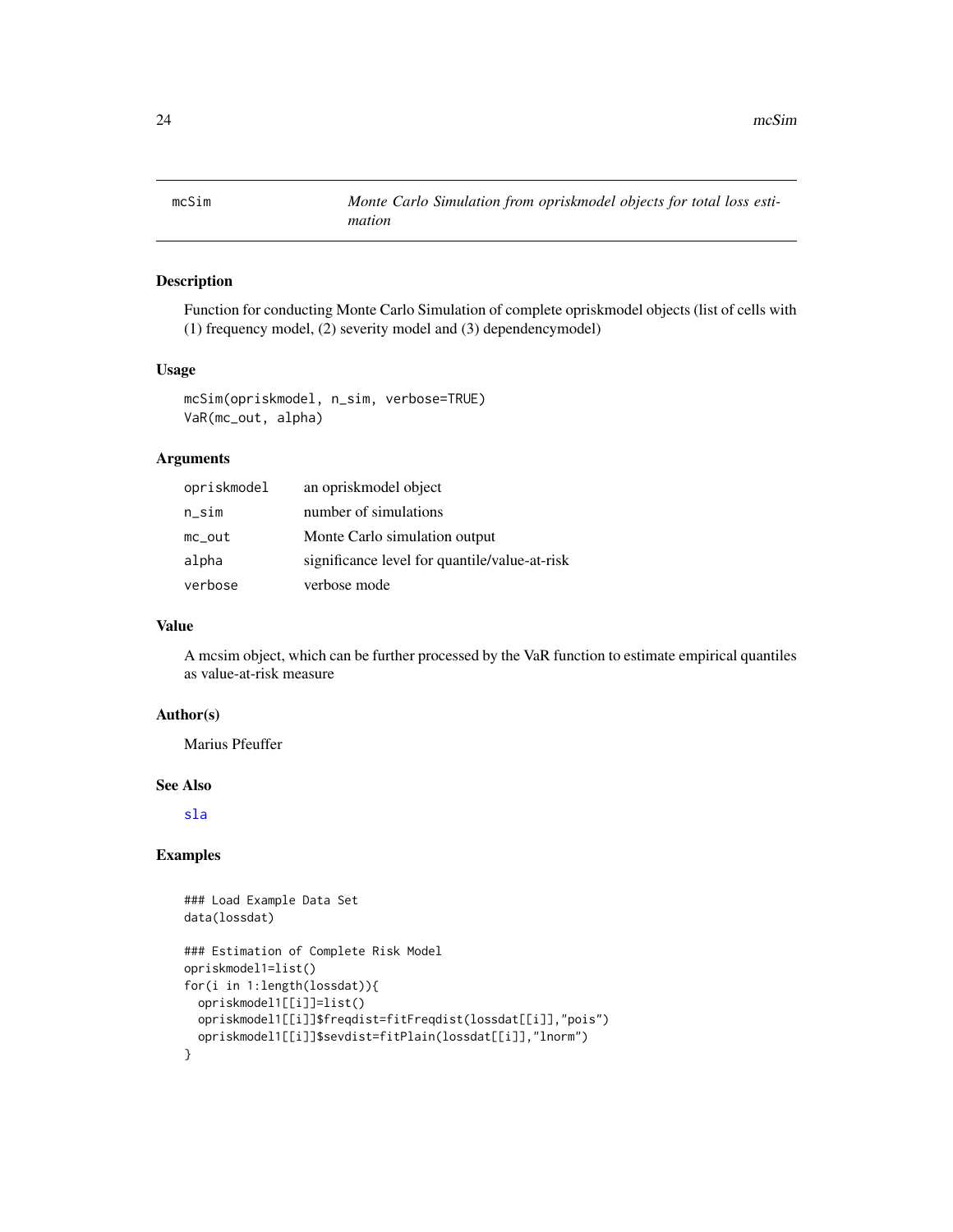#### <span id="page-24-0"></span>Mixing 25

```
### Cell 1: Gumbel Copula, Cell 2: Independence, Cell 3: Frank Copula, Cell 4: Independence
opriskmodel1[[1]]$dependency=fitDependency(lossdat[[1]],6)
opriskmodel1[[3]]$dependency=fitDependency(lossdat[[3]],4)
### Monte Carlo Simulation
mc_out=mcSim(opriskmodel1,100)
### Evaluation of 95
VaR(mc_out,.95)
sla(opriskmodel1,.95)
### Monte Carlo Simulation
mc_out=mcSim(opriskmodel1,100)
### Evaluation of 95% Value-at-Risk
VaR(mc_out,.95)
```
Mixing *Extended Dynamic Weighted Mixture Model*

# Description

Implementation of the dynamic weighted mixture model of Frigessi et al., 2001

# Usage

```
dmixing(x,sevdist,log=FALSE)
pmixing(q,sevdist,lower.tail=TRUE)
qmixing(p,sevdist,lower.tail=TRUE)
rmixing(n,sevdist)
```
# Arguments

| x,q        | vector of quantiles                                                                |
|------------|------------------------------------------------------------------------------------|
| р          | vector of probabilities.                                                           |
| n          | positive integer, number of observations                                           |
| sevdist    | sevdist object                                                                     |
| log        | logical; if TRUE, probabilities $p$ are given as $log(p)$ .                        |
| lower.tail | logical; if TRUE (default), probabilities are $P[X \le x]$ otherwise, $P[X > x]$ . |

#### Details

The dynamic mixture pdf is given by  $f(x) = 1/r * ((1 - W(x)) * g(x) + W(x) * h(x))$ , where  $W(x)$  denotes a Cauchy cdf, g and h body and tail pdfs, r is a normalizing constant.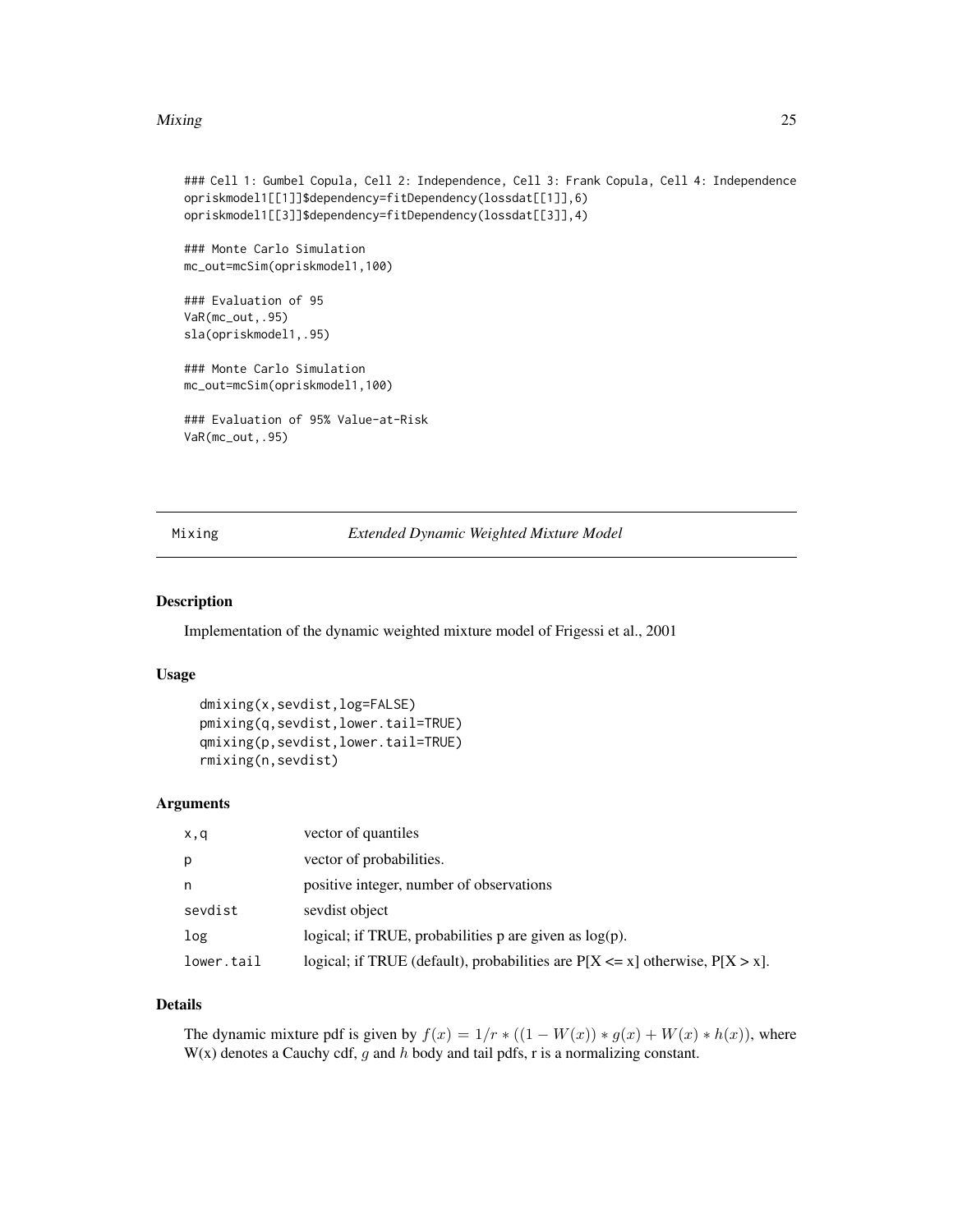#### <span id="page-25-0"></span>Author(s)

Marius Pfeuffer

# References

A. Frigessi et al.: *A Dynamic Mixture Model for Unsupervised Tail Estimation without Threshold Selection*, Extremes 5(3):219-235, 2002

Y. Hu: *User's Guide for evmix Package in R.*, Working Paper, 2013

# Examples

```
### Create mixing sevdist object
sevdist=buildMixingSevdist("weibull", c(2,6), "gpd", c(0,4,-0.5), c(8,.8))
### Evaluate pdf
dmixing(1,sevdist)
```
qqplot.sevdist *Density plot and Q-Q plot for plain, mixing, and spliced distributions*

# Description

Given a dataset and a fitted sevdist object of type plain, mixing, or spliced, a density plot or qqplot is created to help determine the best distribution for modelling loss severity.

## Usage

```
qqplot.sevdist(cell, sevdist, probabilities = NULL)
```
# Arguments

| sevdist       | Fitted sevdist object                                                                                                                                  |
|---------------|--------------------------------------------------------------------------------------------------------------------------------------------------------|
| cell          | List containing the data in the component cell \$Loss                                                                                                  |
| probabilities | Vector containing probabilities for desired quantiles. If no vector is given, de-<br>fault probabilities of $0.001, 0.002, \ldots, 0.99$ will be used. |

# Value

Returns a density plot of the fitted sevdist object or a qqplot of the theoretical loss quantiles (sevdist object) vs. the experimental loss quantiles (loss data).

# Author(s)

Nina Buoni, Marius Pfeuffer, Christina Zou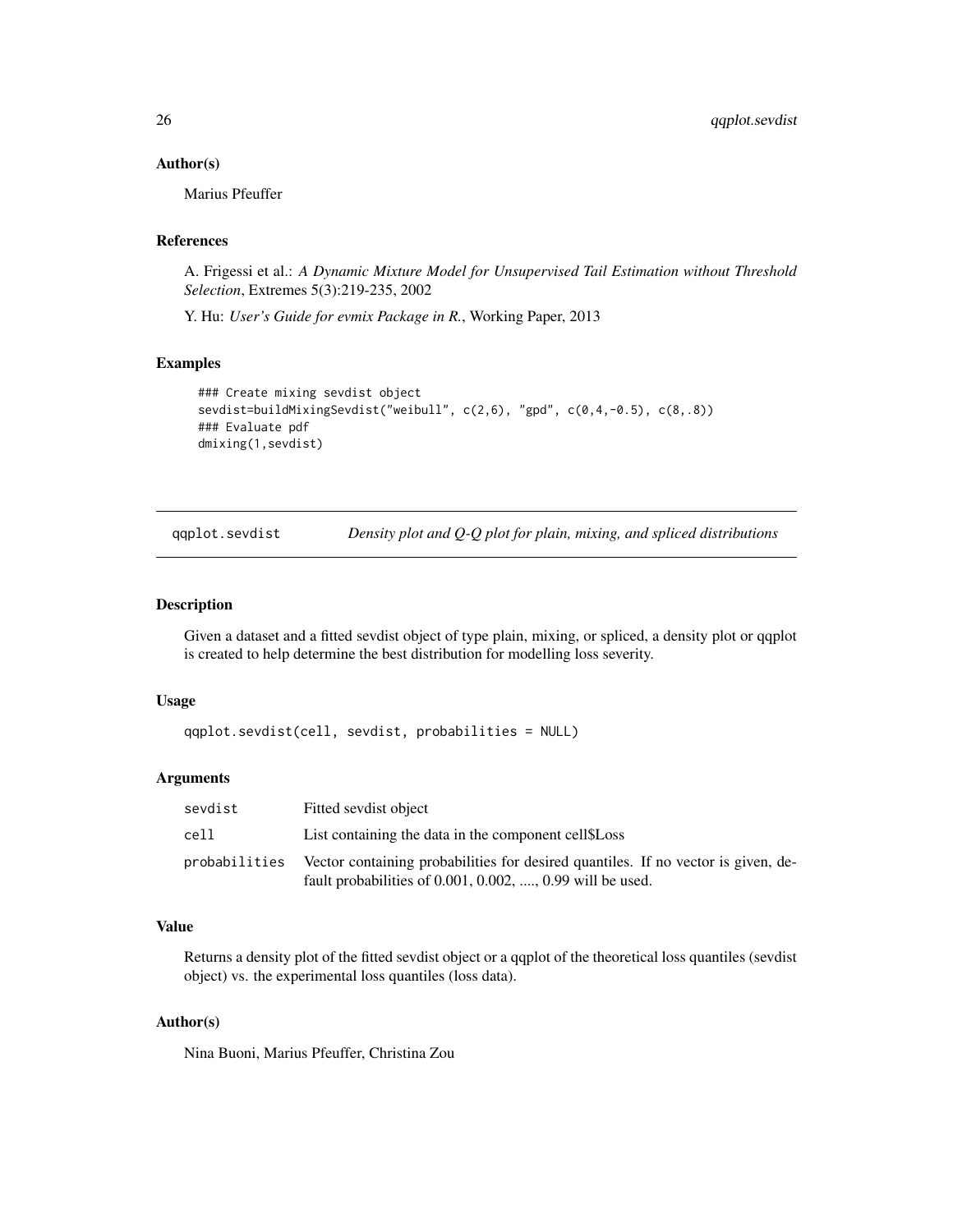# Examples

```
data(lossdat)
sev1 <- fitPlain(lossdat[[1]], "weibull")
plot(sev1)
sev2 <- fitSpliced(lossdat[[2]], "gamma", "gpd", method = "dAMSE")
qqplot.sevdist(lossdat[[2]], sev2)
```
#### <span id="page-26-1"></span>sla *Single-Loss Approximation for Operational Value at Risk*

#### Description

Given the object opriskmodel using the single-loss approximation a list of alpha-quantiles is created for every cell in opriskmodel.

# Usage

sla(opriskmodel, alpha, xi\_low = 0.8, xi\_high = 1.2, plot = FALSE)

# Arguments

| opriskmodel | Object containing the parameters for the severities and the frequencies                                   |
|-------------|-----------------------------------------------------------------------------------------------------------|
| alpha       | Level of the quantile for the total loss-process of the single-loss-approximation                         |
| xi_low      | Lower interpolation-point for the spline-function, standard value $= 0.8$                                 |
| xi_high     | Upper interpolation-point for the spline-function, standard value $= 1.2$                                 |
| plot        | Plot of the interpolated correction term if xi is between xi low and xi high,<br>standard value $=$ FALSE |

# Details

In the first step the tailindex of the severity distribution is determined. If it does not lie in the critical zone, i.e., not between xi\_low and xi\_high, the closed-form single-loss approximation from Degen is used. If the tailindex lies in the critical zone, then the R-function splinefun with method "hyman" is used to create a spline with given data points xi lying in [xi\_low - 0.2, xi\_low] and [xi\_high,  $x_i$  high + 0.2] using the value at  $x_i = 1$  as an anchor. A plot of the interpolation is provided such that user-defined adjustment of xi\_low and xi\_high is possible.

# Author(s)

Benedikt Graswald, Jixuan Wang, Christina Zou

<span id="page-26-0"></span>sla 27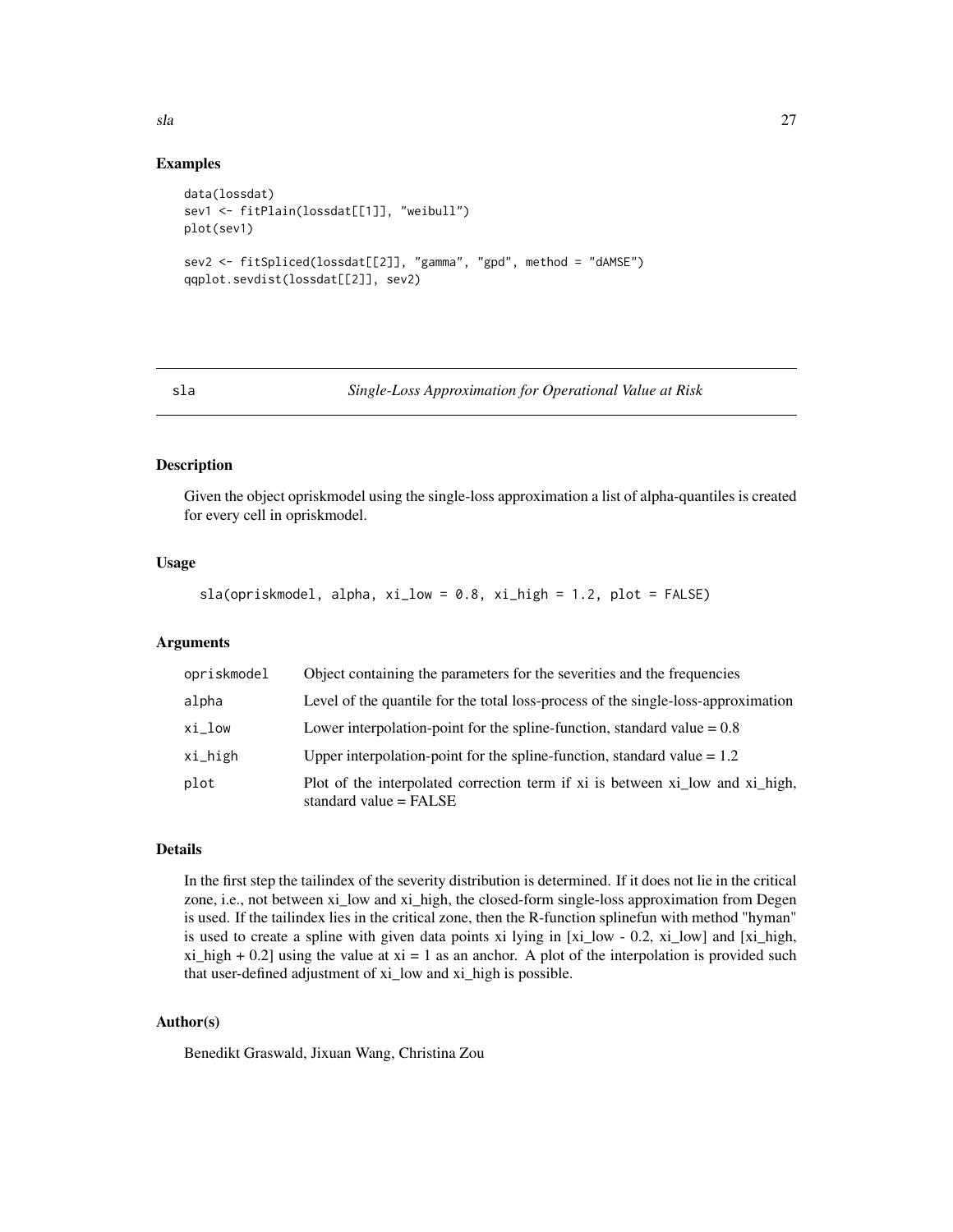#### References

Bocker, Klaus, and Claudia Kluppelberg. "Operational VaR: a closed-form approximation." Risk-London-Rsik Magazine Limited- 18.12 (2005): 90.

Degen, Matthias. "The calculation of minimum regulatory capital using single-loss approximations." The Journal of Operational Risk 5.4 (2010): 3.

```
#Example: SLA for the spliced log-gamma gpd model (tail-index = 0.014, no interpolation required)
opriskmodel = list()
opriskmodel[[1]] = list()
opriskmodel[[1]]$sevdist = buildSplicedSevdist("lgamma", c(1.23, 0.012),
                                                "gpd", c(200, 716, 0.014), 2000, 0.8)
opriskmodel[[1]]$freqdist = buildFreqdist("pois", 50)
#Example: SLA for the spliced log-gamma gpd model (tail-index = 0.9, interpolation performed)
opriskmodel[[2]] = list()
opriskmodel[[2]]$sevdist = buildSplicedSevdist("lgamma", c(1.23, 0.012),
                                                "gpd", c(200, 716, 0.9), 2000, 0.8)
opriskmodel[[2]]$freqdist = buildFreqdist("pois", 50)
sla(opriskmodel, alpha = 0.95)
#generate plot if interpolation was performed
```

```
sla(opriskmodel, alpha = 0.95, plot = TRUE)
```